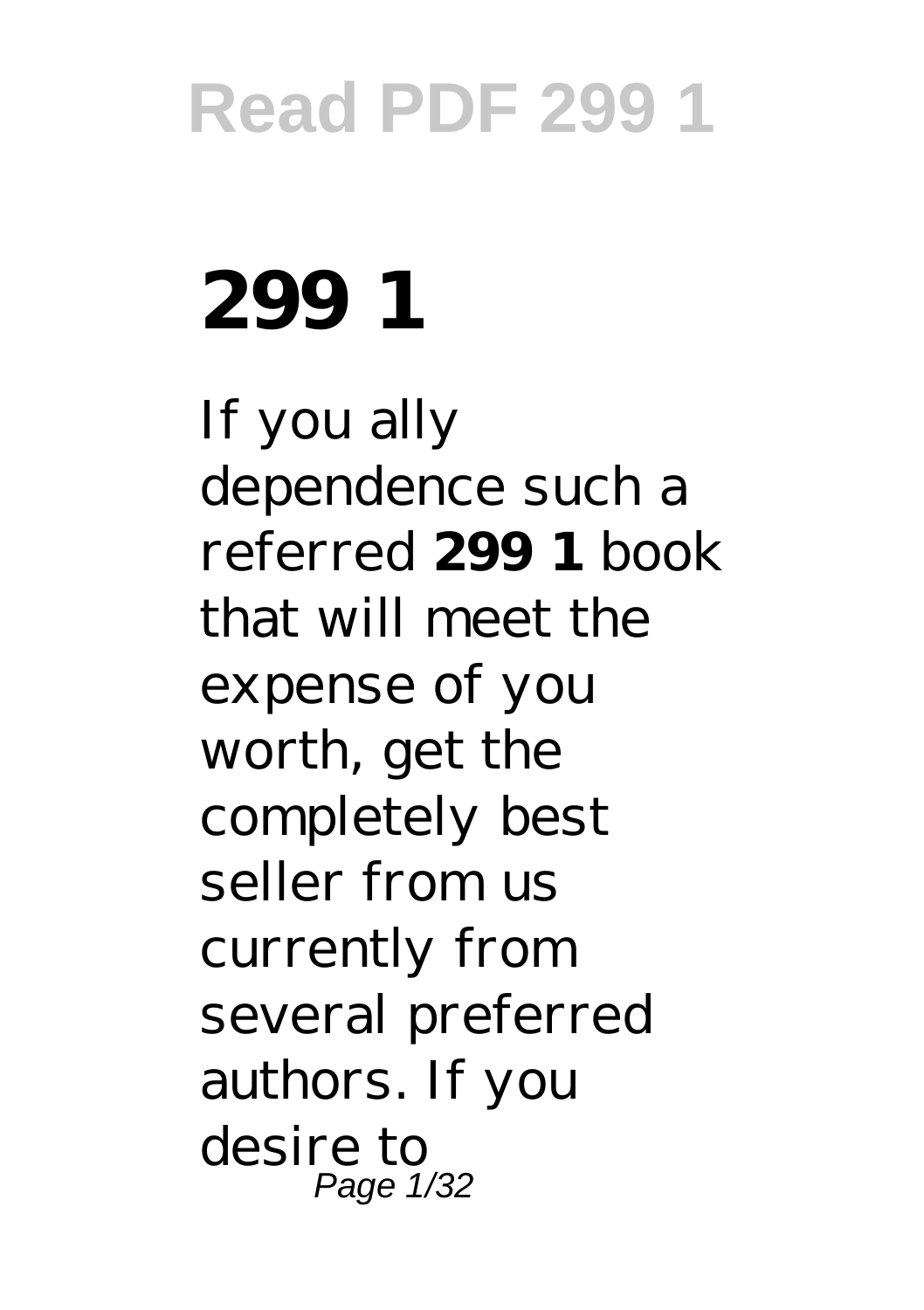entertaining books, lots of novels, tale, jokes, and more fictions collections are as a consequence launched, from best seller to one of the most current released.

You may not be perplexed to enjoy all book collections Page 2/32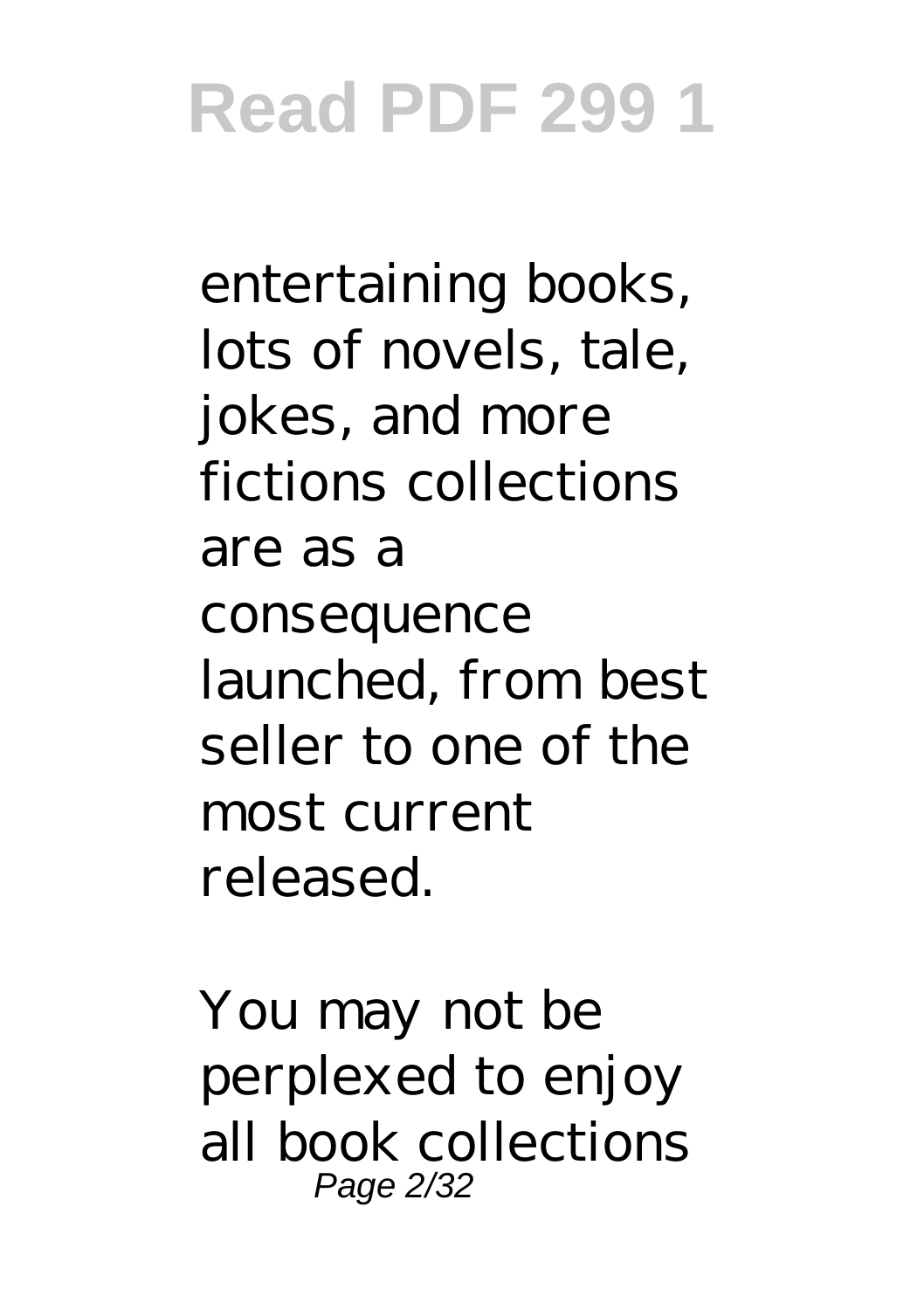299 1 that we will categorically offer. It is not in the region of the costs. It's virtually what you obsession currently. This 299 1, as one of the most effective sellers here will certainly be in the middle of the best options to review.

Page 3/32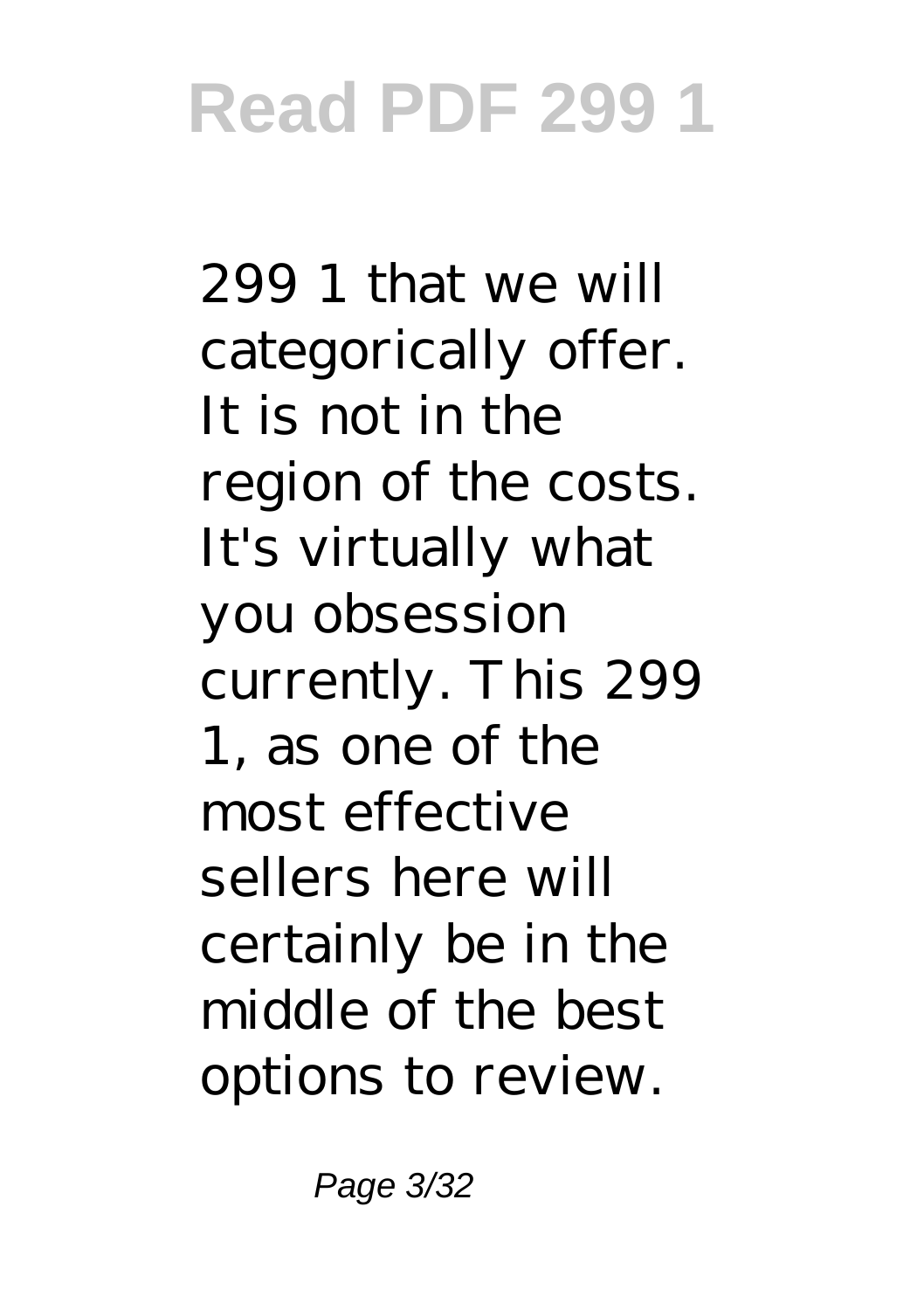Lang Lang – Czerny: The School Of Velocity Op. 299, 1. Presto (Track by Track) Czerny Study  $Op.299$  No.1  $-$ PRACTICE VIDEO - Slow/Med/Fast John Kearns - RHLSTP #299 *My #1 Book Marketing Tip in 2020: Kindle Series Pages* Dynamics Page 4/32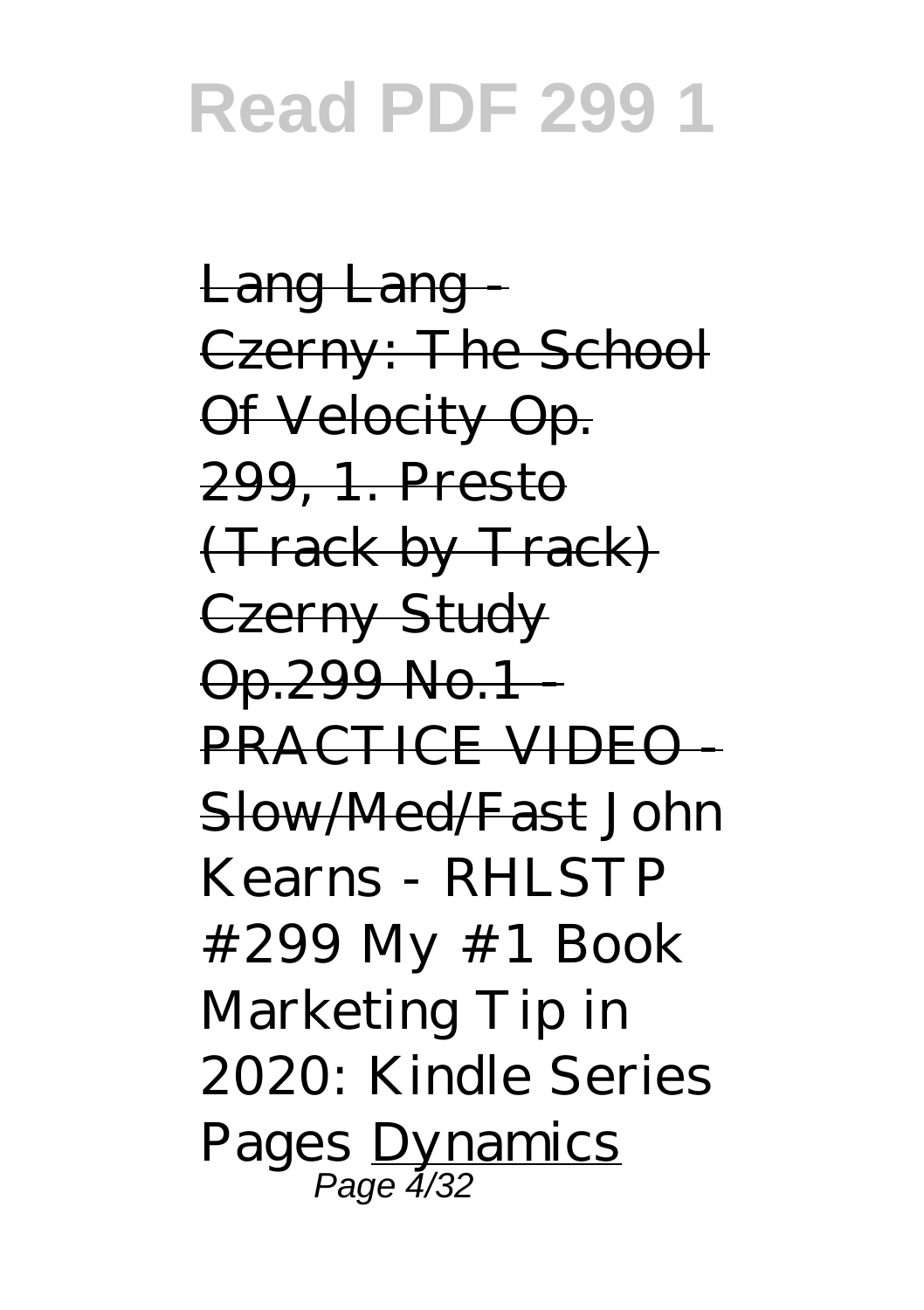and Tips for Czerny Op.299 No.1 - VIP MasterClass Sample Czerny: The School of Velocity, Op. 299 - 1. Presto Carl Czerny - The School of Velocity, op. 299 *[old] Carl Czerny - The School of Velocity, op. 299* Czerny The School of Velocity Op. 299 No. 1 Page 5/32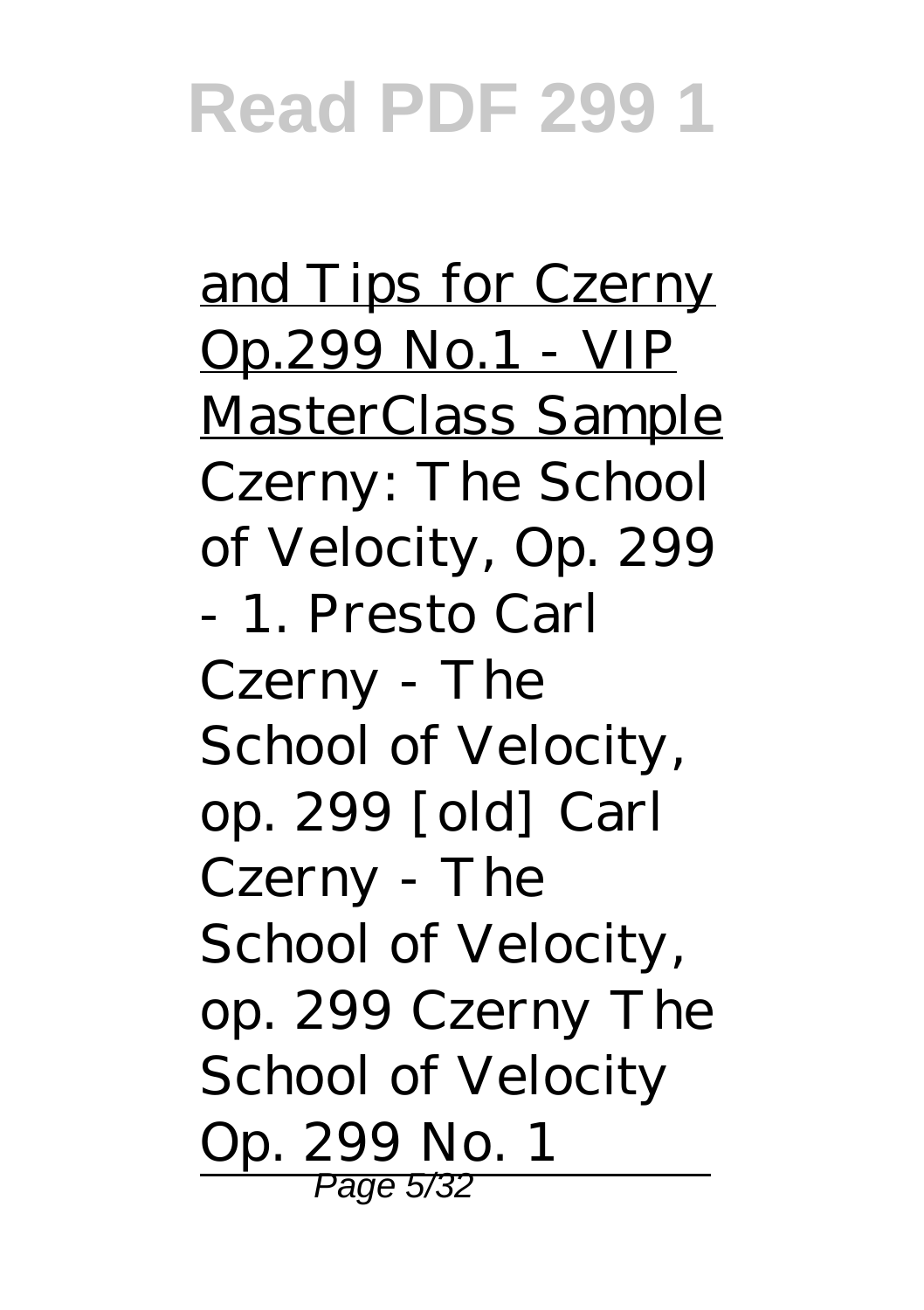Carl Czerny - The School of Velocity Op 299 Book 1 No 6Czerny Carl - The School of Velocity, Op 299 no1-40 [100%] **Single Beat Test (Ep .6) Lang Lang - Czerny Opus 299 /1** Carl Czerny - The School of Velocity Op 299 Book 1 No 10

जंगल बुक Page 6/32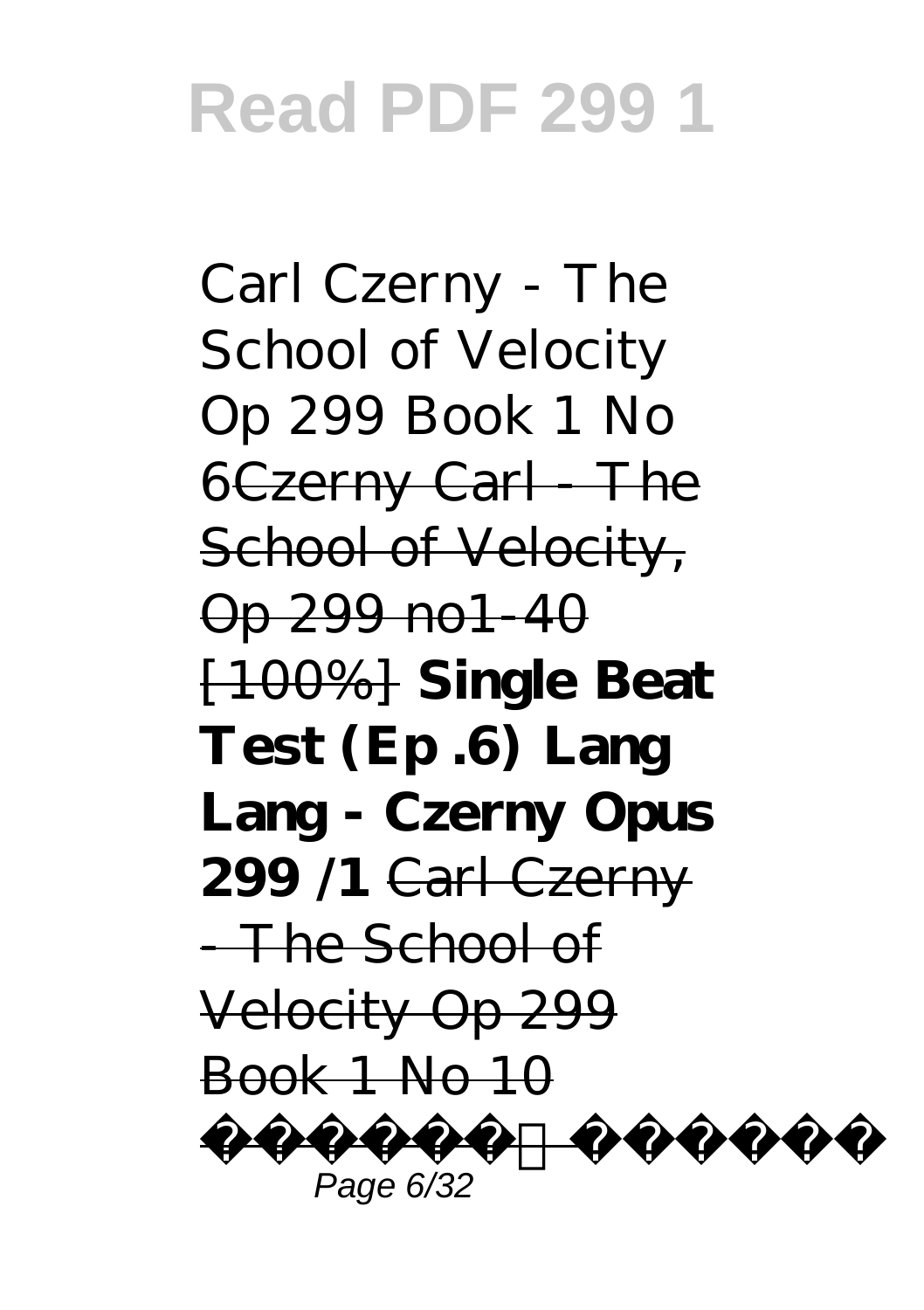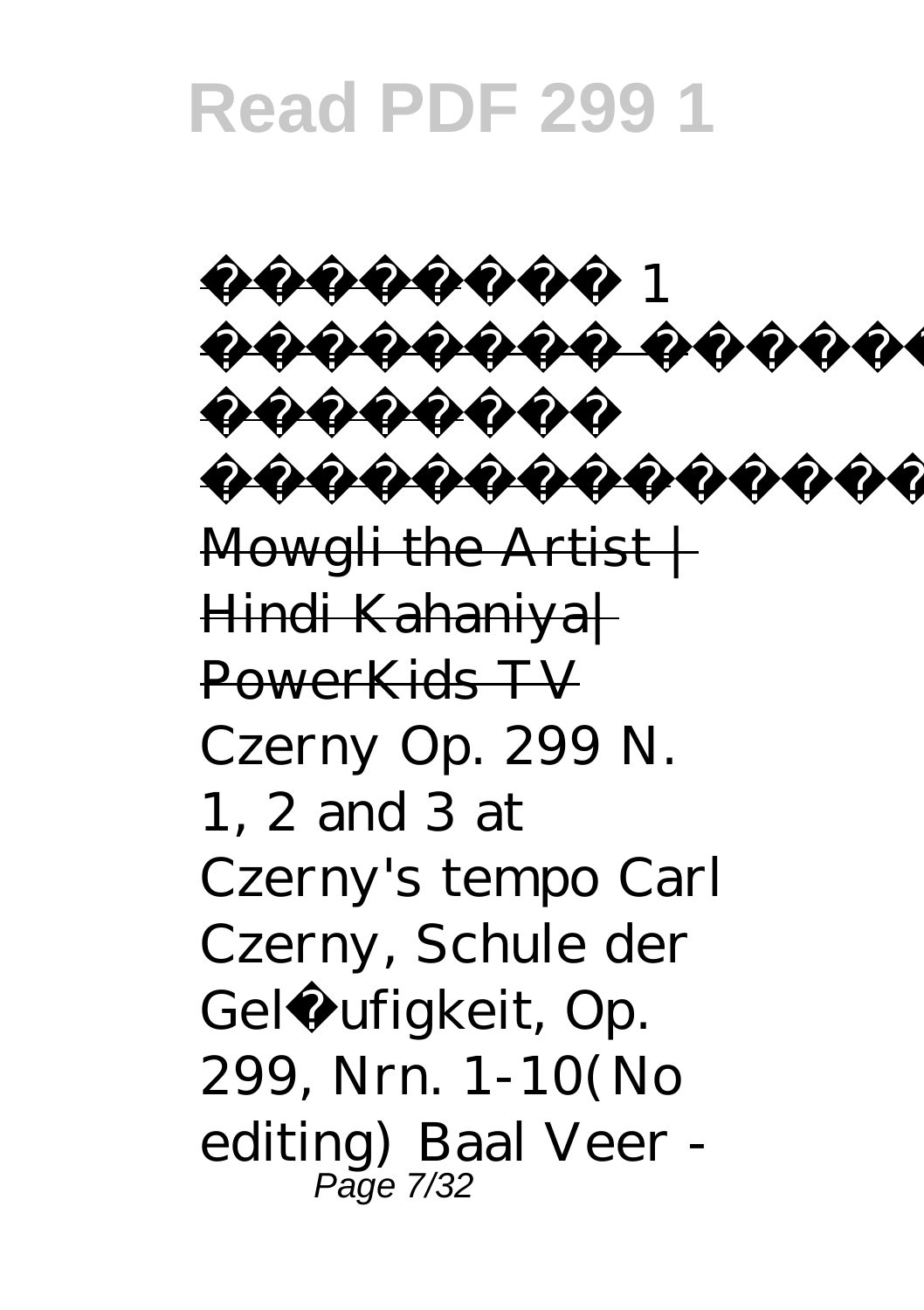*बालवीर -*

*Baalveer Searches Meher - Ep 299 - Full Episode* Czerny: Etude in Ab, op. 299 no. 37 | Cory Hall, pianistcomposer*Czerny: Etude in Bb, op. 299 no. 31 | Cory Hall, pianistcomposer* Czerny: Etude in F, op. 299 no. 40 | Cory Hall, Page 8/32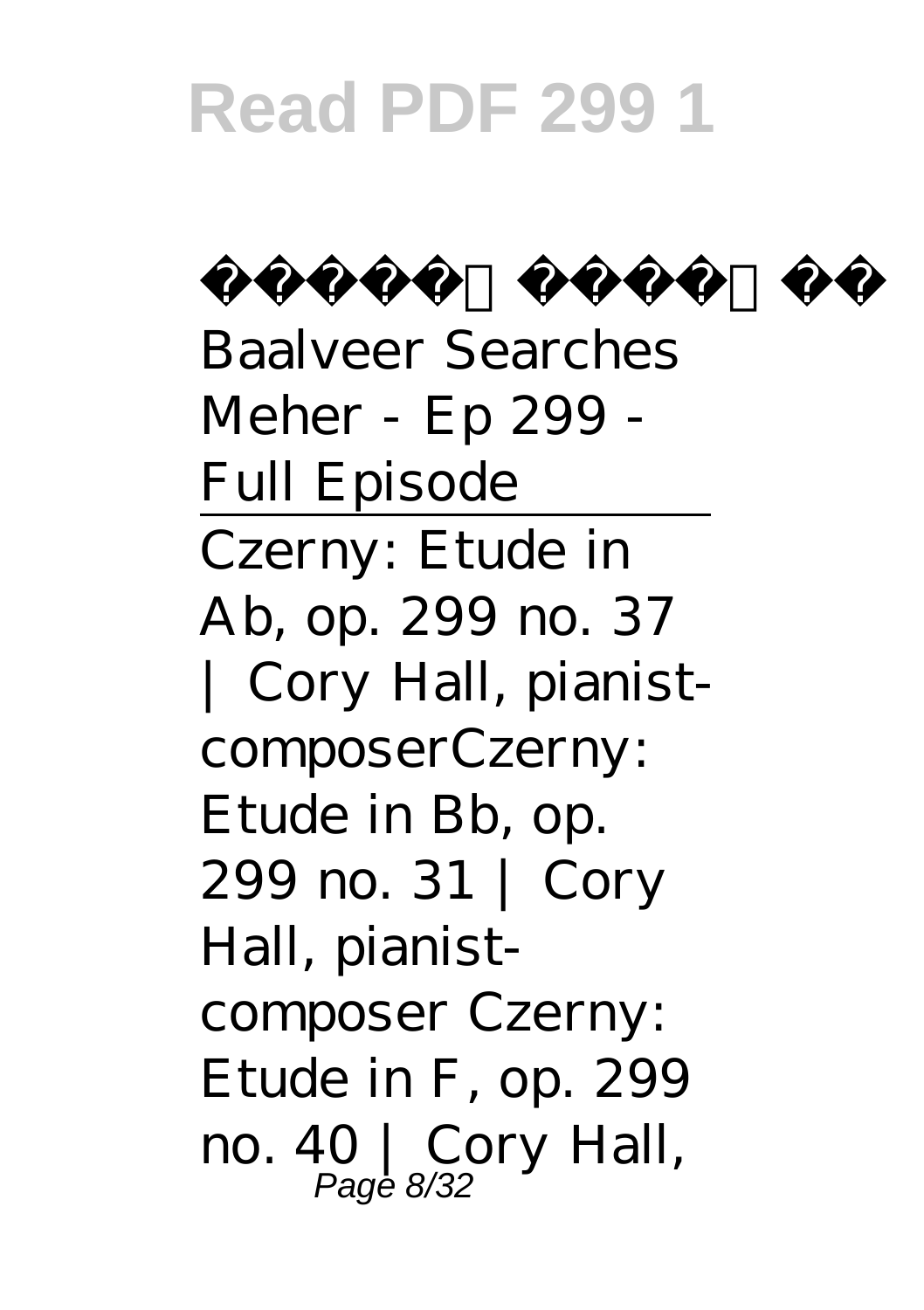pianist-composer *299 1* Buy Under 299 1 collection for Men, Women & Kids online in India at br andfactoryonline.co m. Select from a large variety of Under 299 1 Men, Women & Kids collection and get free shipping, cash on delivery & 15 Page 9/32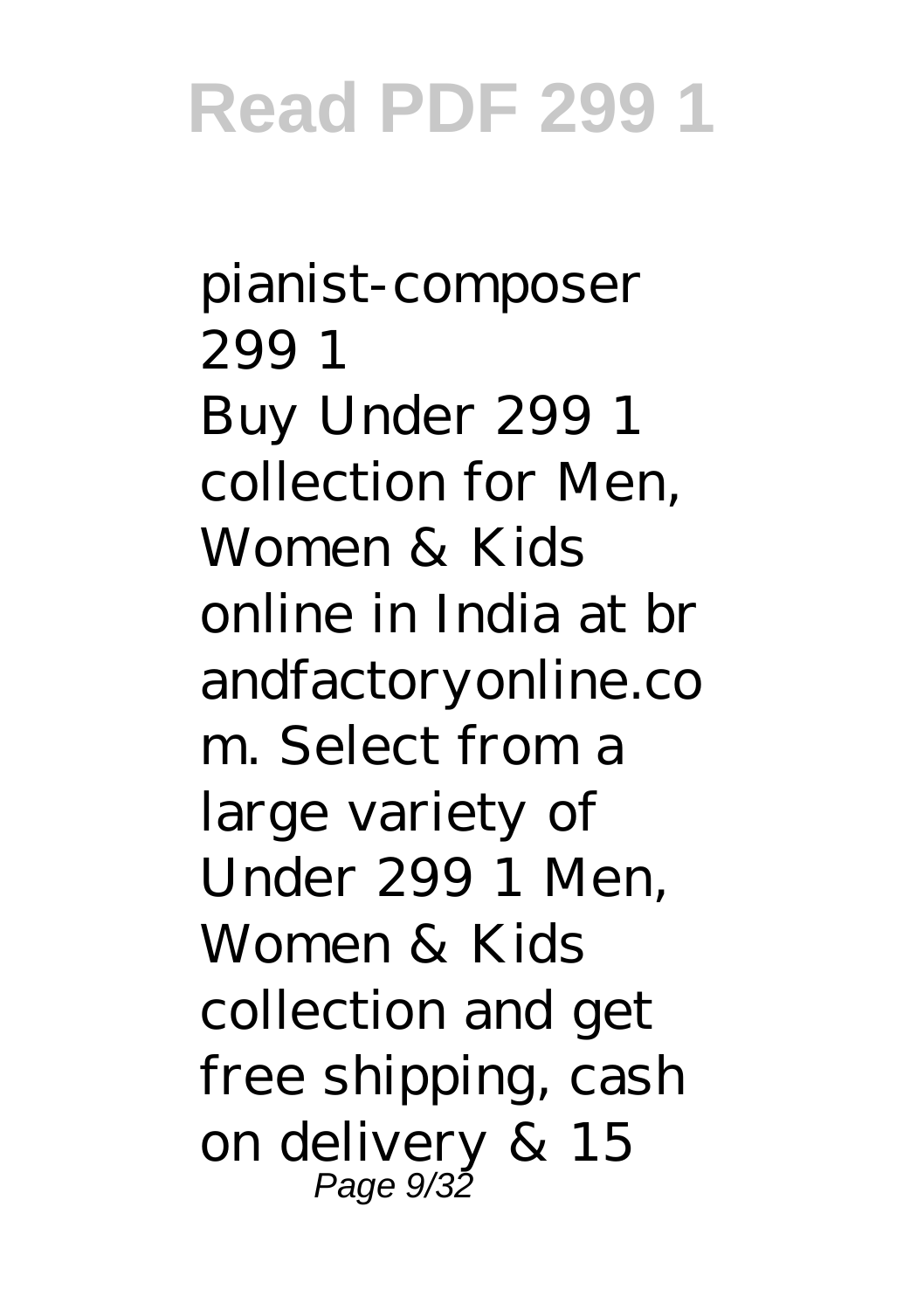#### days return.

*Under 299 1 - Under 299 1 Collection for Men, Women & Kids ...* Title: 299\_1.PDF Author: Joyce Arivella Created Date: Tuesday, February 09, 1999 6:03:27 PM

*299 1 - Analog* Page 10/32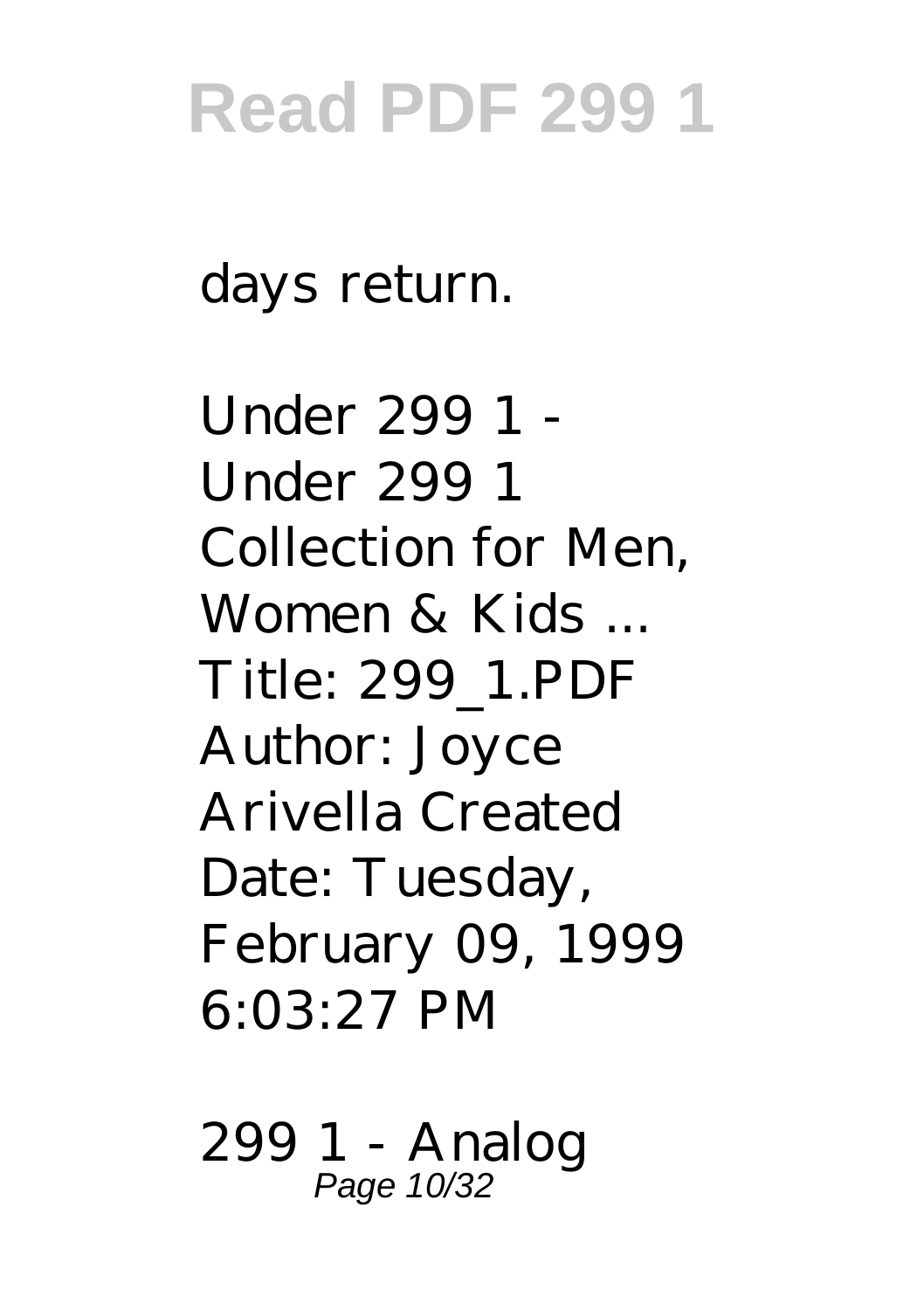*Devices* TUF X299 Mark 1 is the durable ATX motherboard made for enthusiasts, modders and gamers who demand reliable performance day in, day out. It's engineered with Industry-leading cooling controls and temperature Page 11/32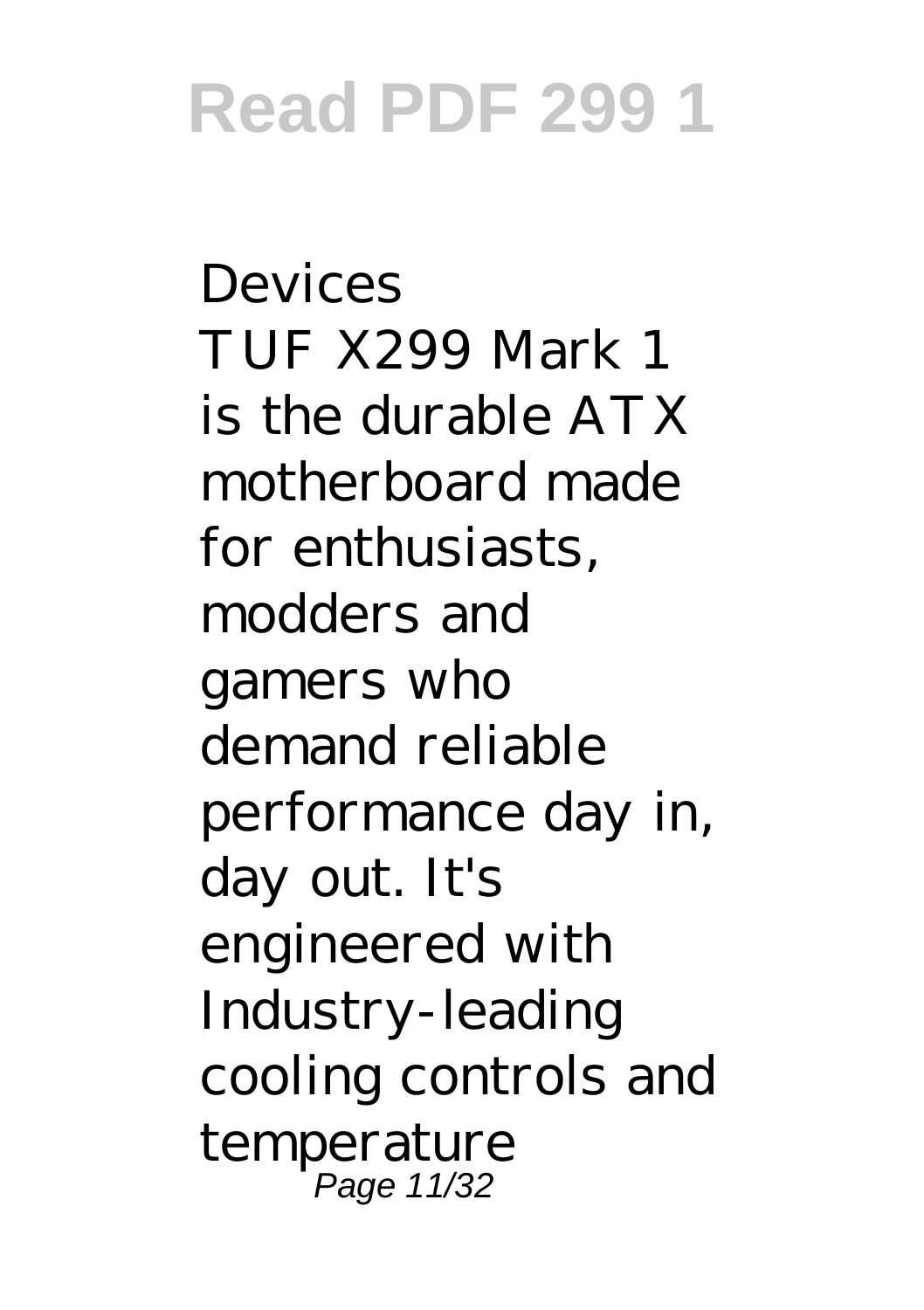monitoring, enabling you to build a system that's efficiently cooled and supremely stable.

*TUF X299 MARK 1 | Motherboards | ASUS United Kingdom* RFC 2991 Multipath Issues November 2000 Page 12/32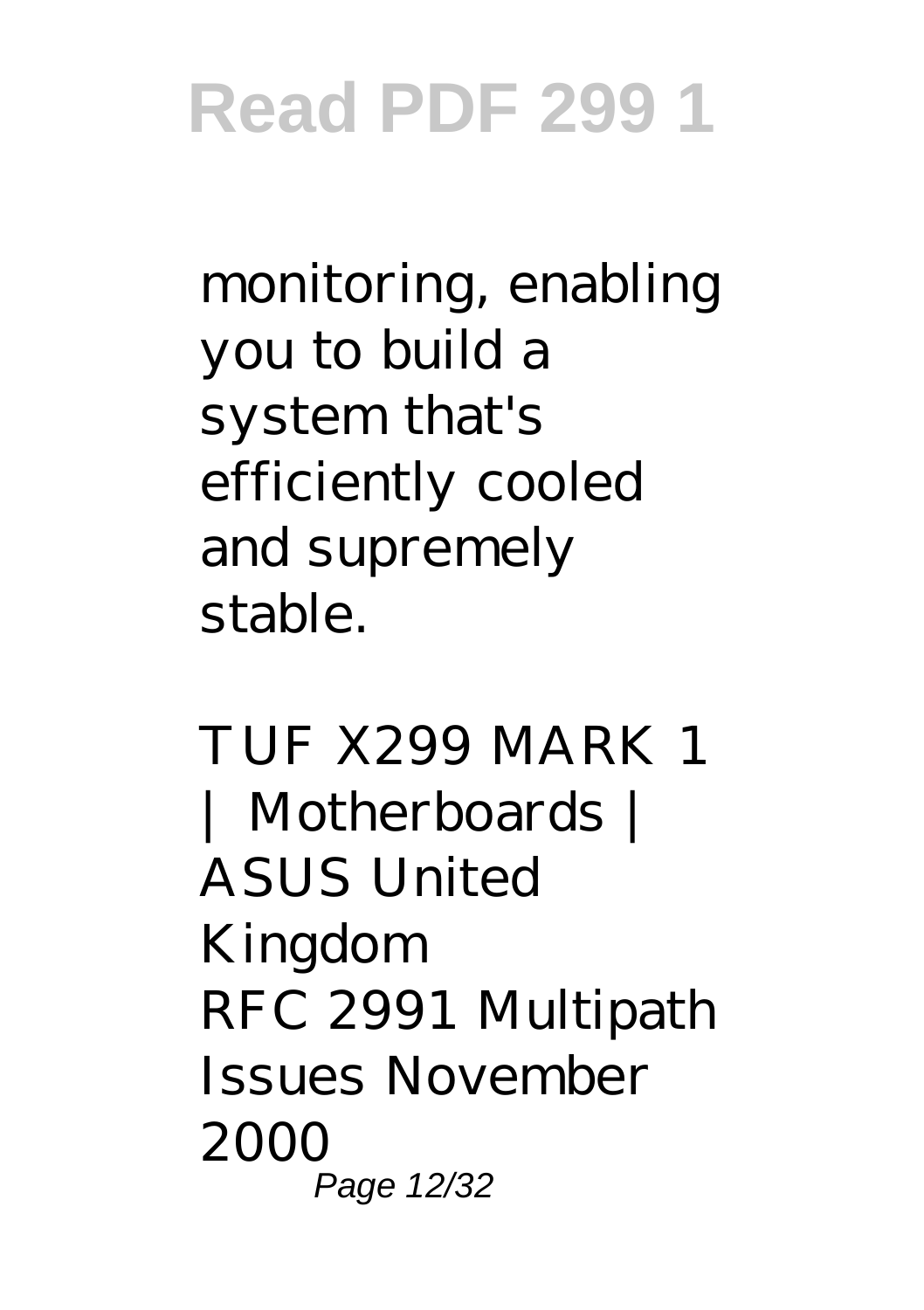3.Requirements In the remainder of this document, we will use the term "flow" to represent the granularity at which the router keeps state (if at all) for classes of traffic. The exact definition of a flow may depend on the actual implementation. For Page 13/32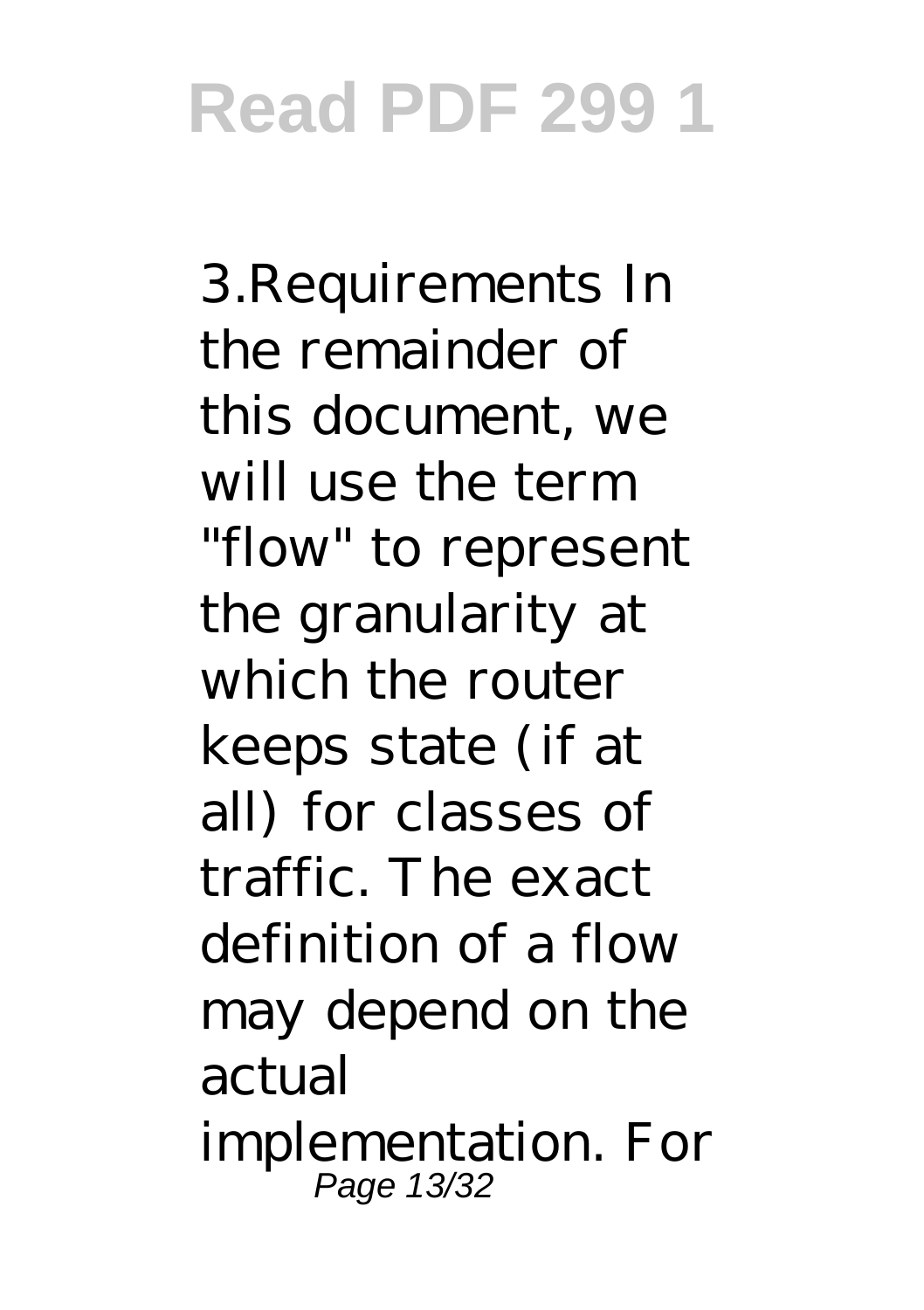example, a flow might be identified solely by destination address, or it might be identified by (source ...

*RFC 2991 - Multipath Issues in Unicast and Multicast Next ...* Enjoy the videos and music you love, Page 14/32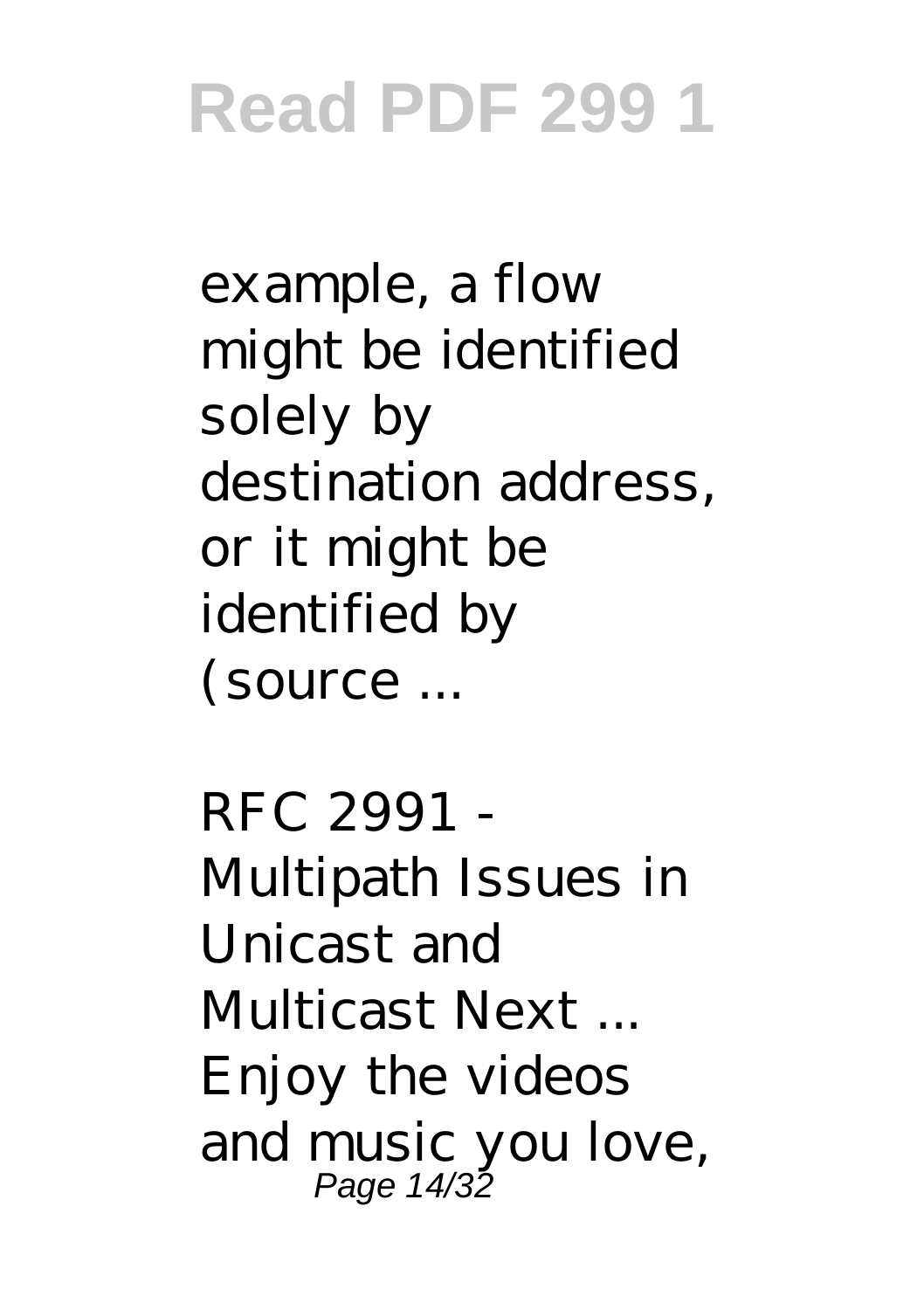upload original content, and share it all with friends, family, and the world on YouTube.

*RM Ep 299 #1 - YouTube* At 299, all your commercial lighting needs are taken care of, with attention given to even the smallest Page 15/32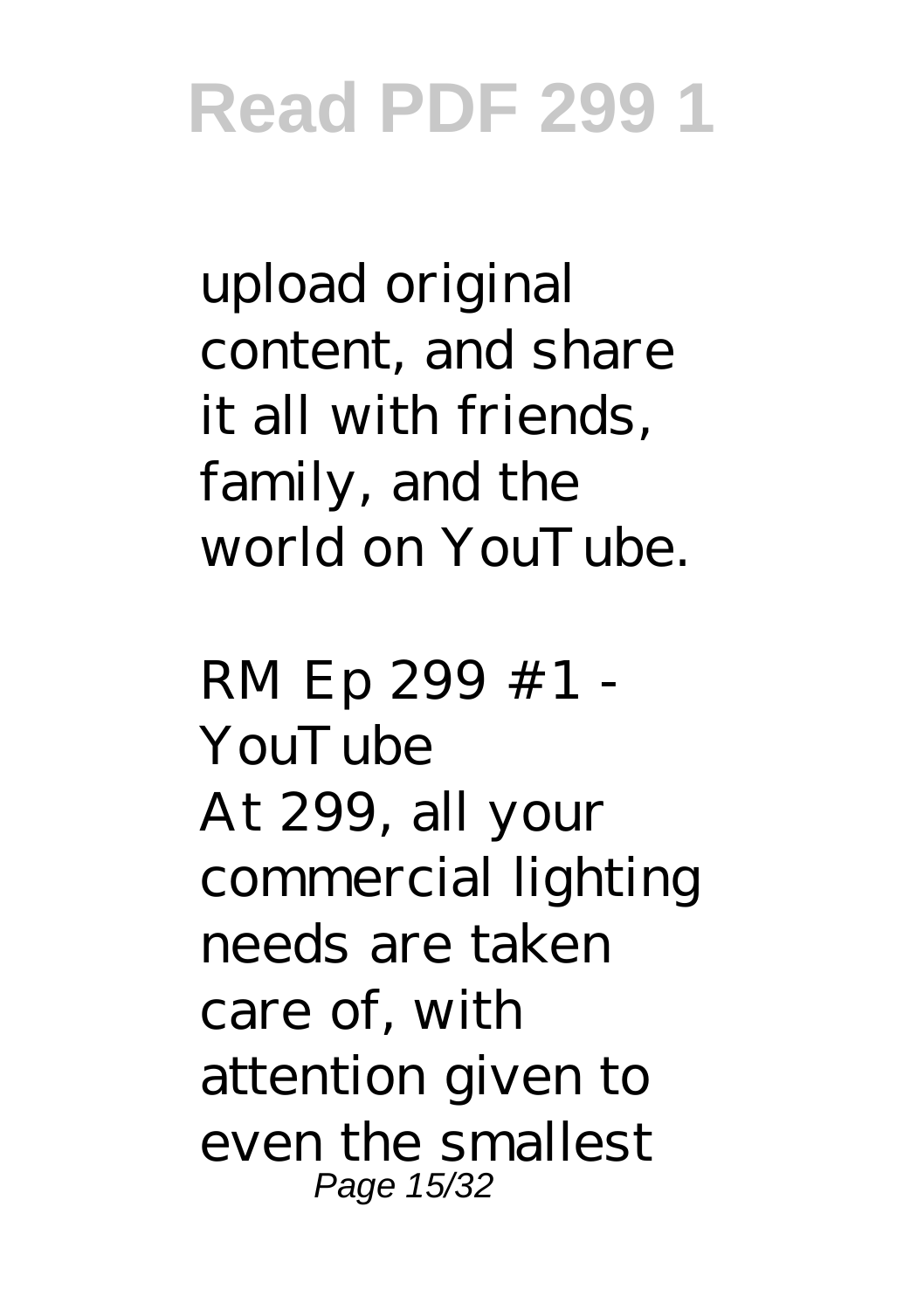#### detail.

*Home — 299 Lighting* Average removal of 84.7 percent of white blood cells (WBCs) from packed RBCs using a 1 L wash with two 3-second RBC overrides 1; Average recovery of 85.5 percent of Page 16/32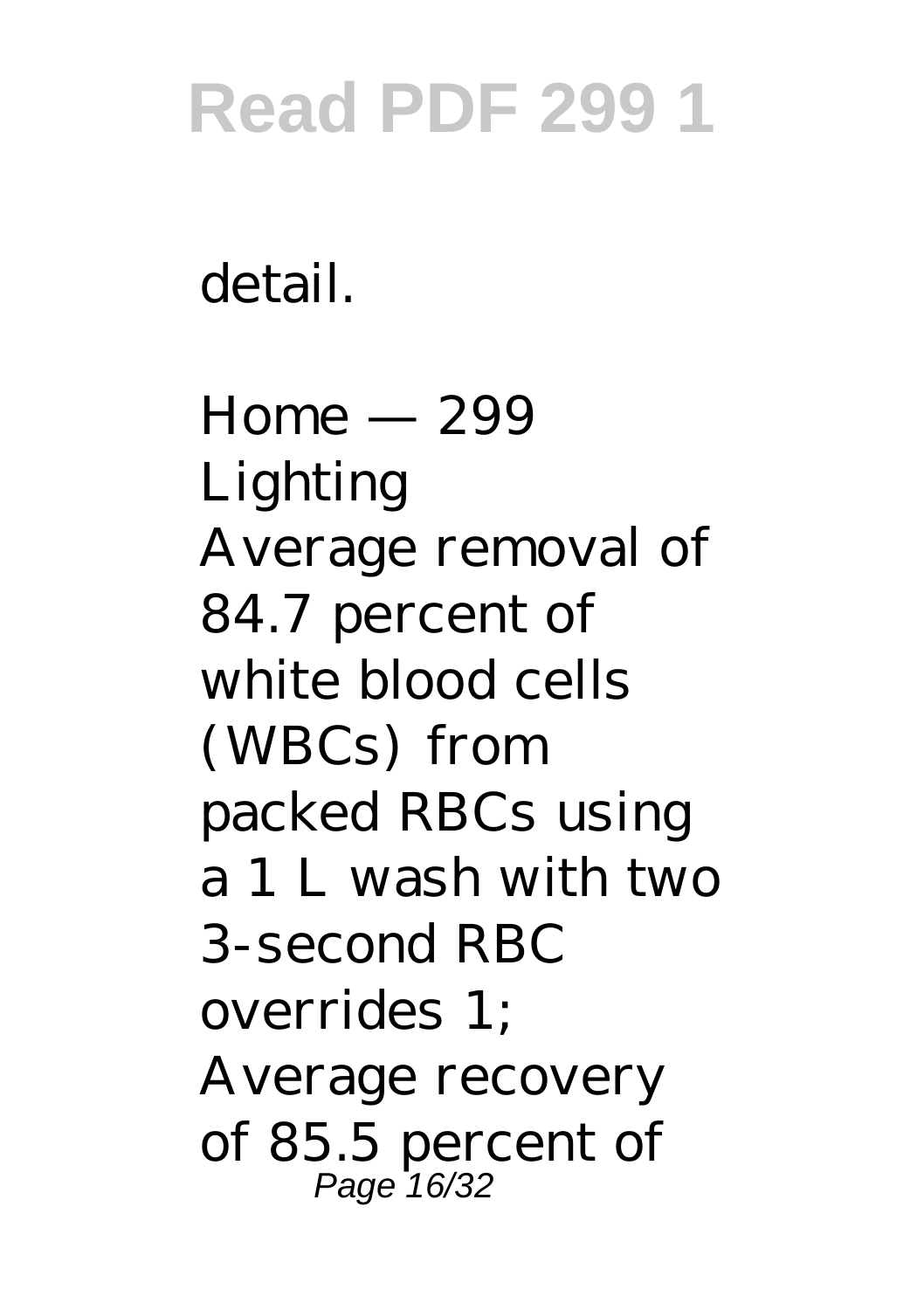RBCs from packed RBCs using a 1 L wash with two 3-second RBC overrides 1; Average removal of 99.4 percent of supernatant protein from packed RBCs using a 1 L wash with two 3-second RBC overrides 1

*COBE 2991* Page 17/32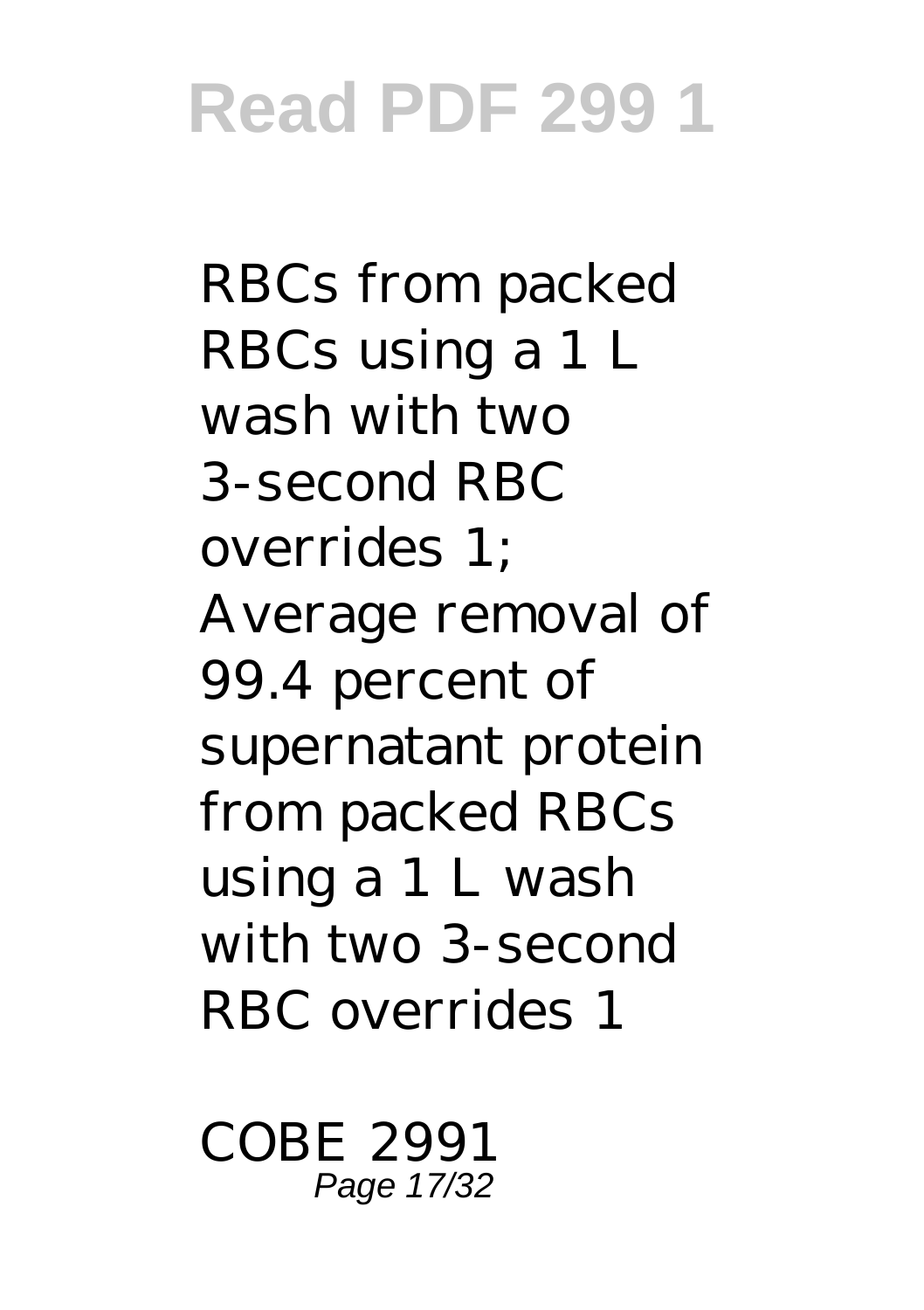*Protocols - Terumo BCT* 299 Parachute Squadron Royal Engineers October 21, 2019 · The latest recruit to pass off the square for 299 Para Sqn is Spr W who will now parade with 3Tp, Gateshead and undertake Combat Engineer foundation Page 18/32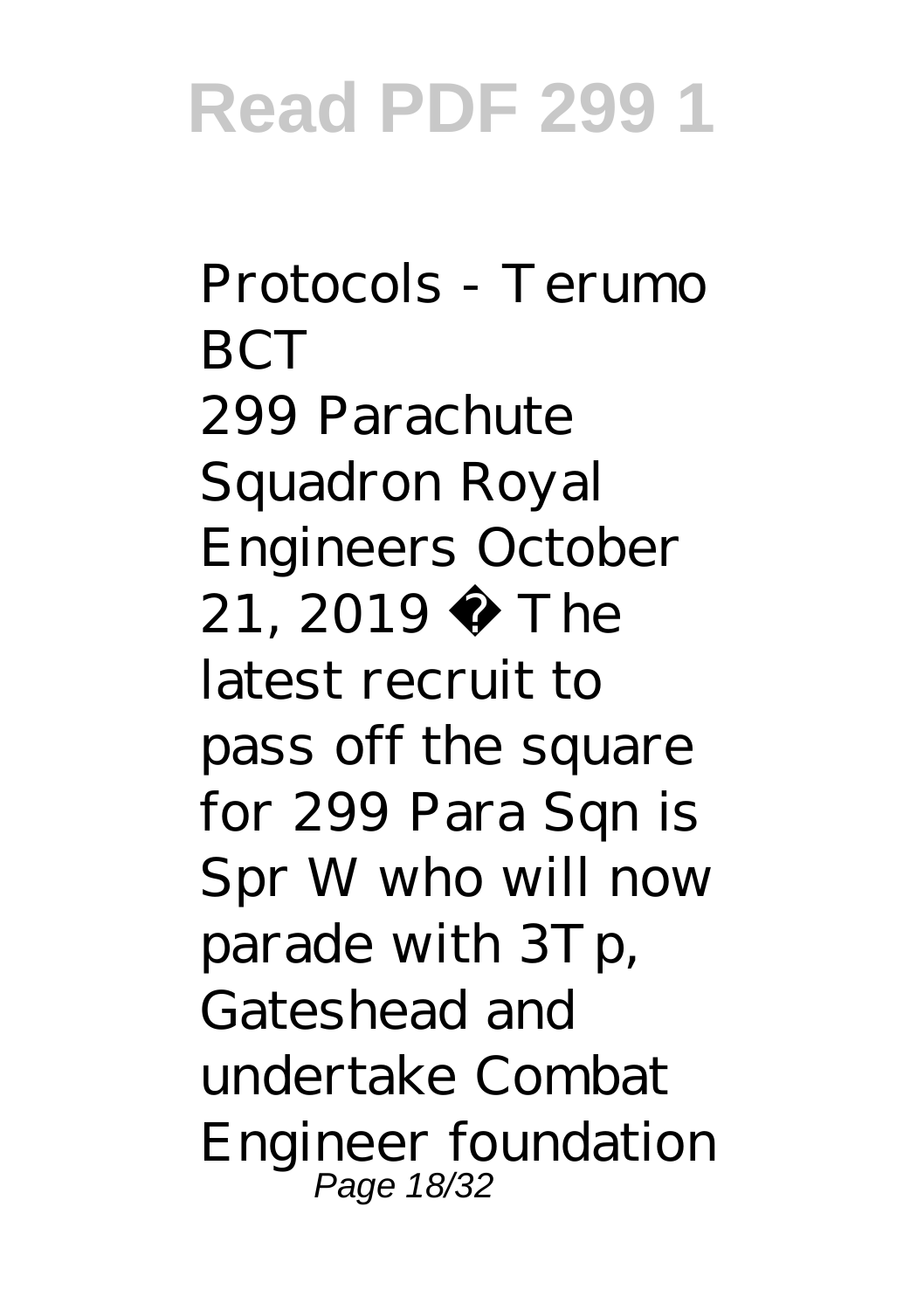training in the new year and then P-Coy.

*299 Parachute Squadron Royal Engineers - Home | Facebook* Read the January 2, 2008 issue. Volume 299, Number 1.

*January 2, 2008 Issue of JAMA |* Page 19/32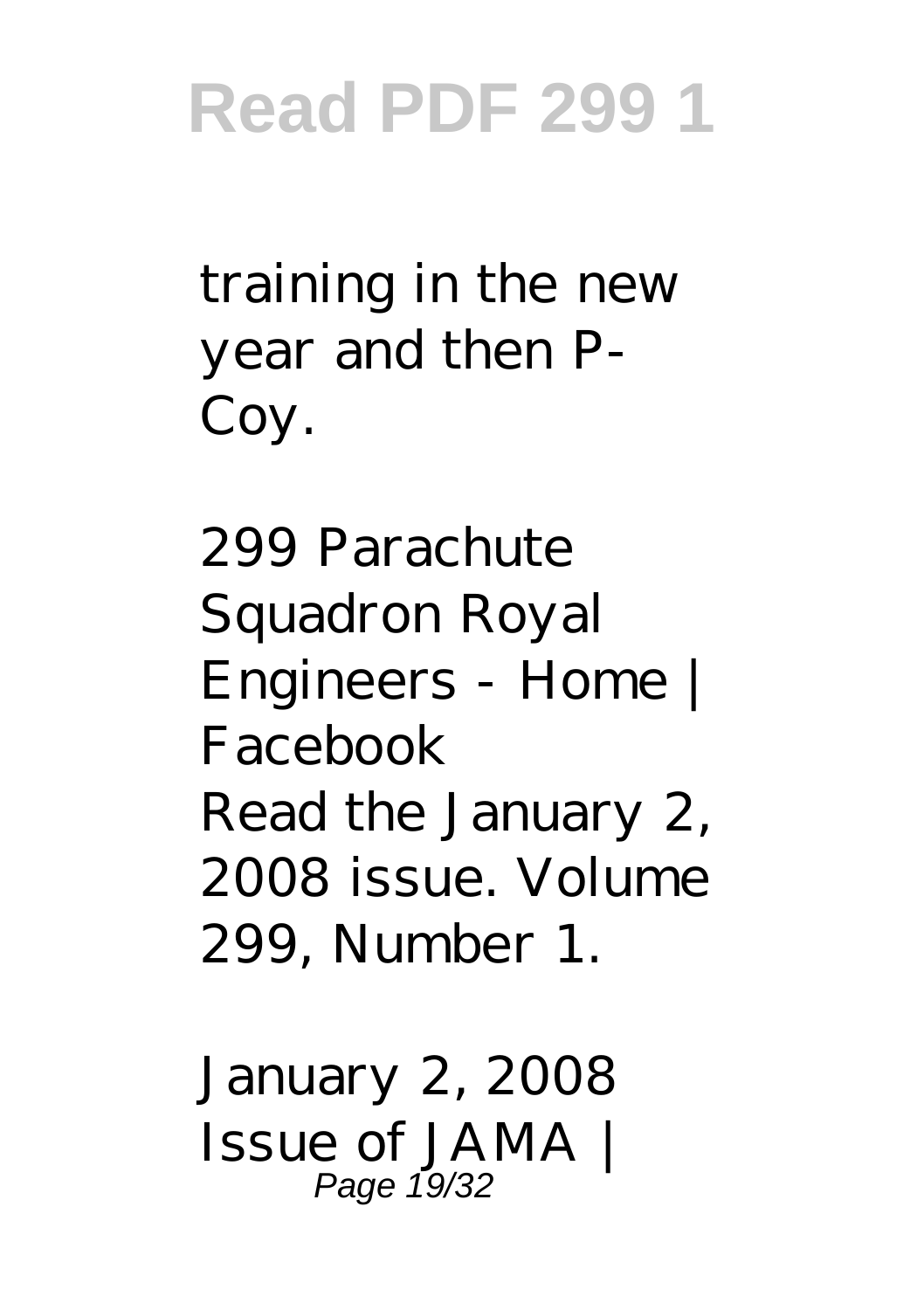*JAMA Network* 1 COMPULSORYED UCATION,§299.1 299.1 Attendancere quirements. 1.

*1 COMPULSORYED UCATION,§299.1 Referredtoin §299A* Coin type URI: http s://rpc.ashmus.ox.a c.uk/type/2991 json ttl rdf xml: Volume: Page 20/32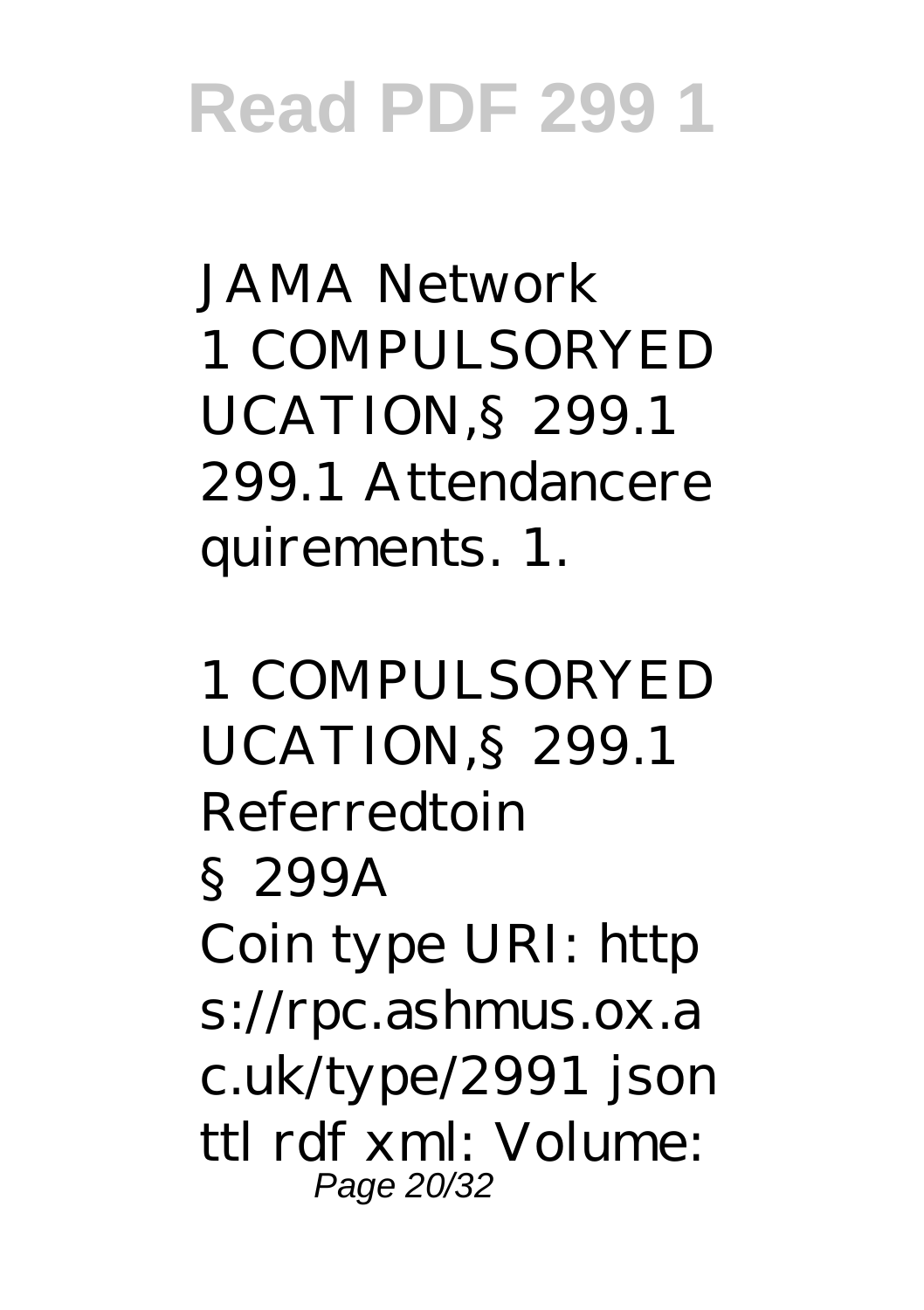VIII: Number — (unassigned; ID 2991) Province: Egypt: Region: Egypt: City: Alexandria

*RPC — Type: 2991* ChEBI Name aloin  $A \cdot ChFRI$  ID  $CHERI·2991·$ Definition A Cglycosyl compound that is  $-D$ -Page 21/32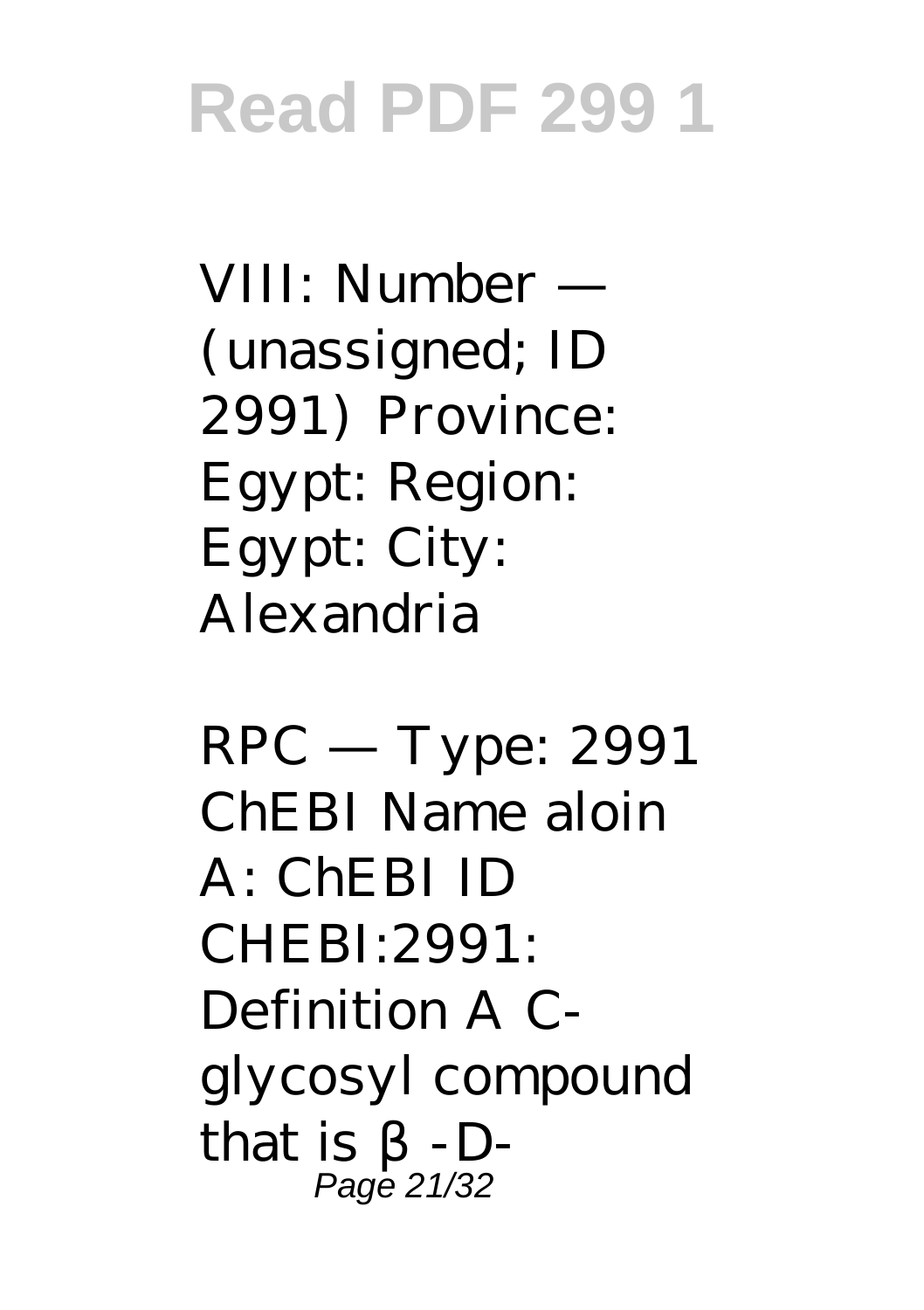glucopyranose in which the anomeric hydroxy group is replaced by a 4,5-di hydroxy-2-(hydrox ymethyl)-10-oxo-9, 10-dihydroanthrace n-9-yl moiety (the  $\overline{Q}S$ 

diastereoisomer).: Stars

*aloin A (CHEBI:2991)* Page 22/32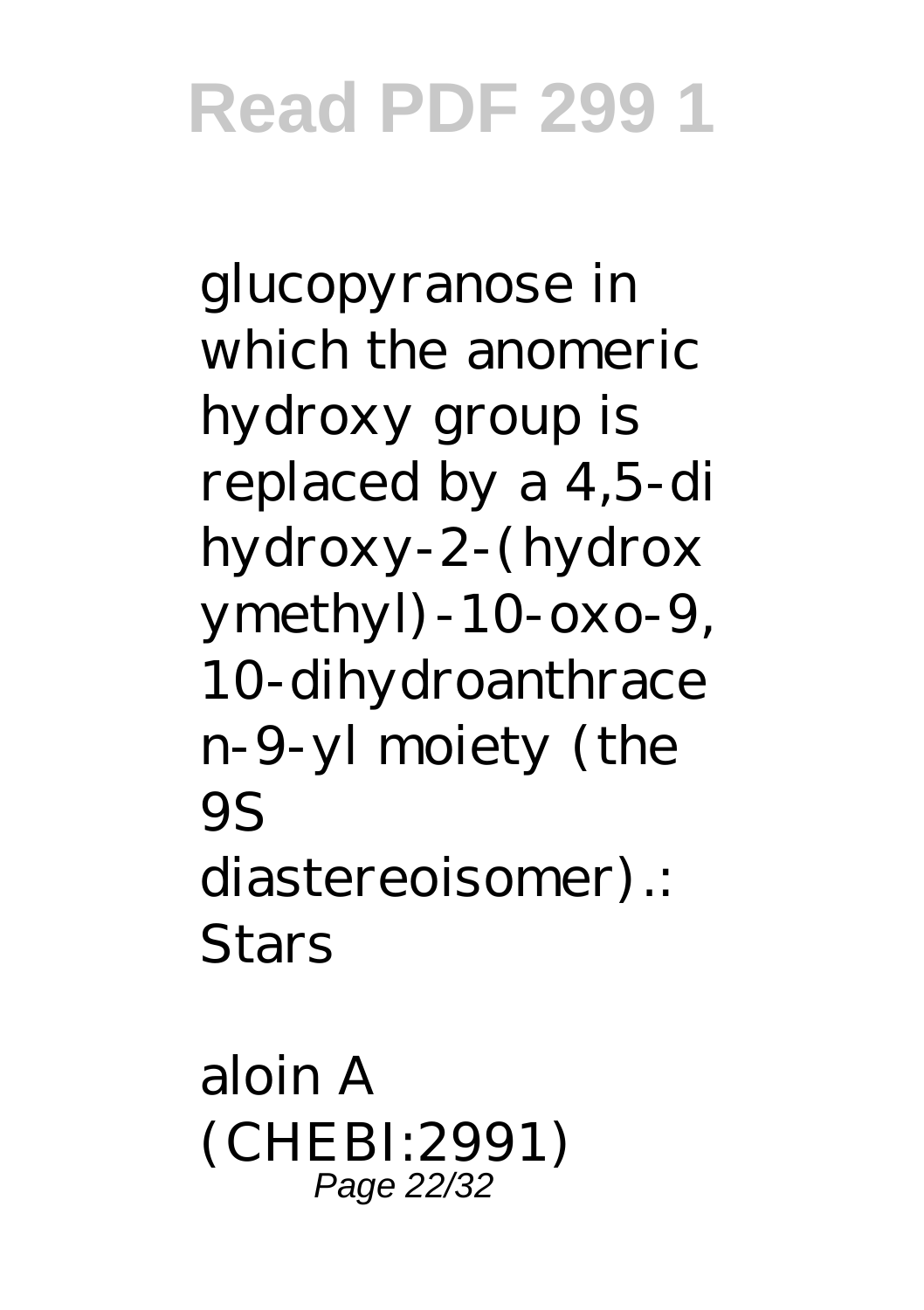The School of Velocity, 40 Studies op. 299 La scuola della velocità, 40 studi op. 299 Die Schule der Gelä ufigkeit, 40 Etü den op. 299 ----- 1. Presto 2. Molto...

*[old] Carl Czerny - The School of Velocity, op. 299 -* Page 23/32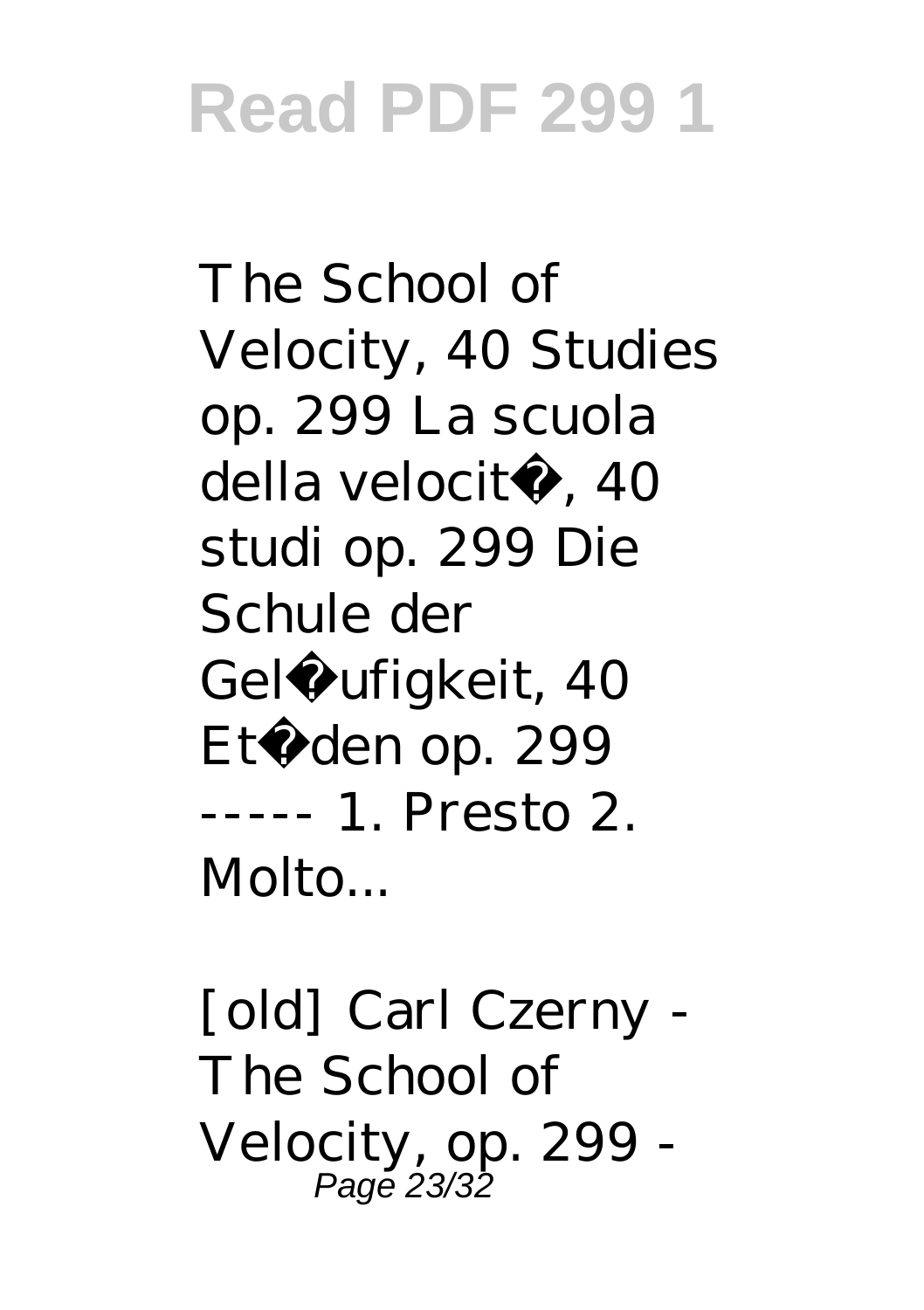*YouTube* Superseded by IEEE Std 299-2006. Uniform measurement procedures and techniques are provided for determining the effectiveness of electromagnetic shielding enclosures at frequencies from 9 Page 24/32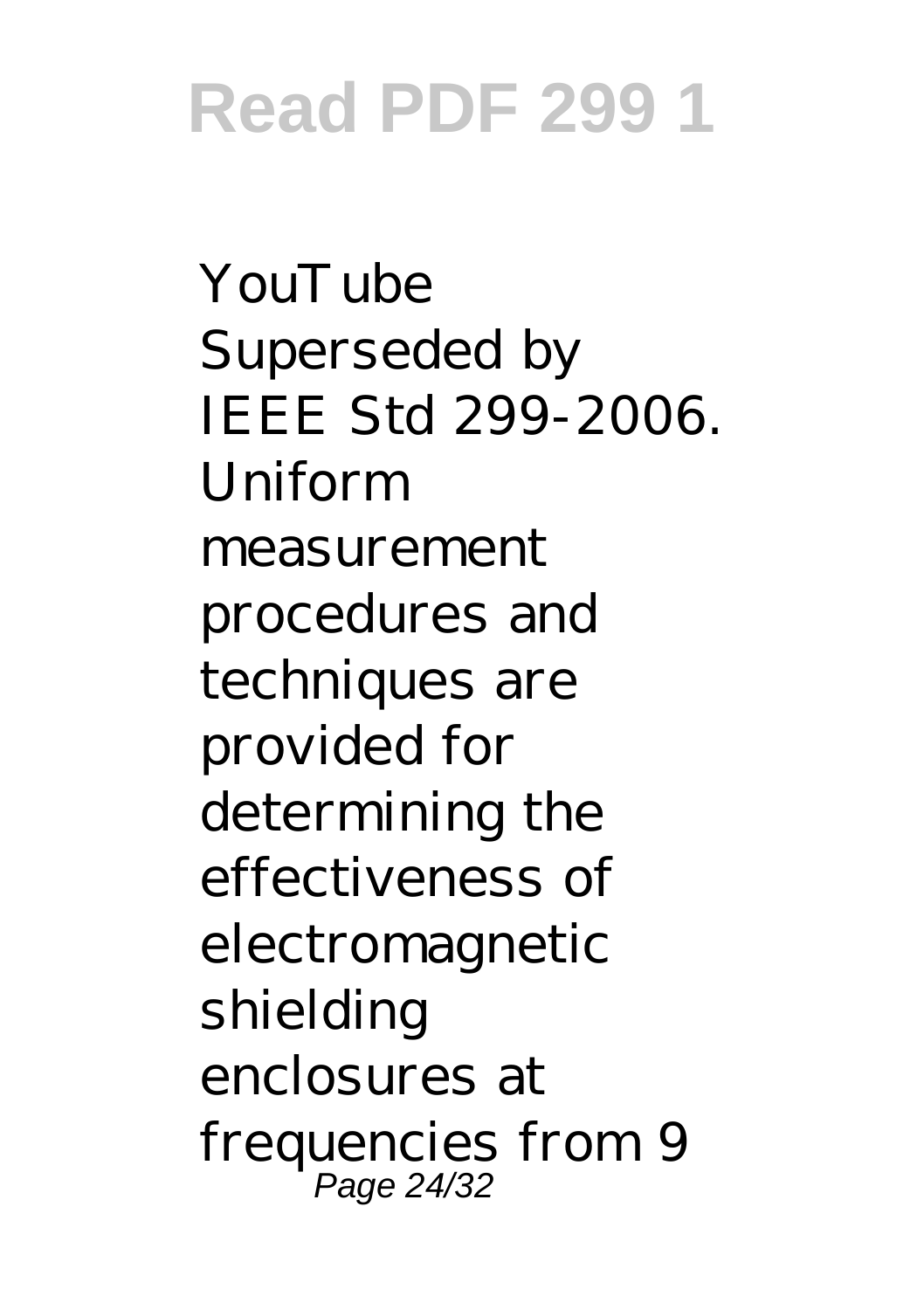kHz to 18 GHz (extendable to 50 Hz and 100 GHz, respectively) for enclosures having no dimension less than  $2.0<sub>m</sub>$ 

*IEEE 299-1997 - IEEE Standard Method for Measuring the ...* N Luxembourg 1 and Others v Page 25/32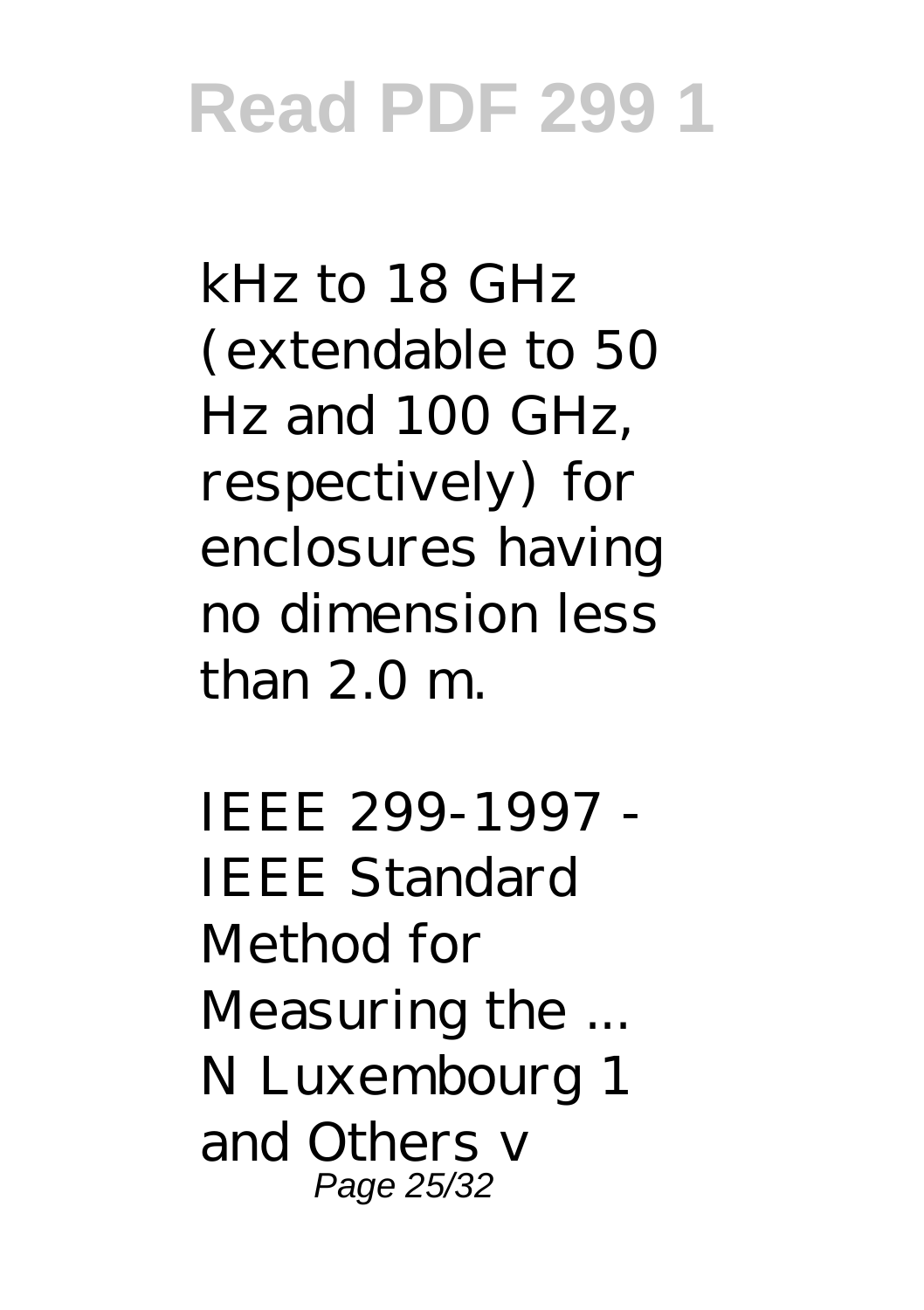Skatteministeriet. Requests for a preliminary ruling from the Østre Landsret and Vestre Landsret . Reference for a preliminary ruling — Approximation of laws — Common system of taxation applicable to interest and royalty payments made Page 26/32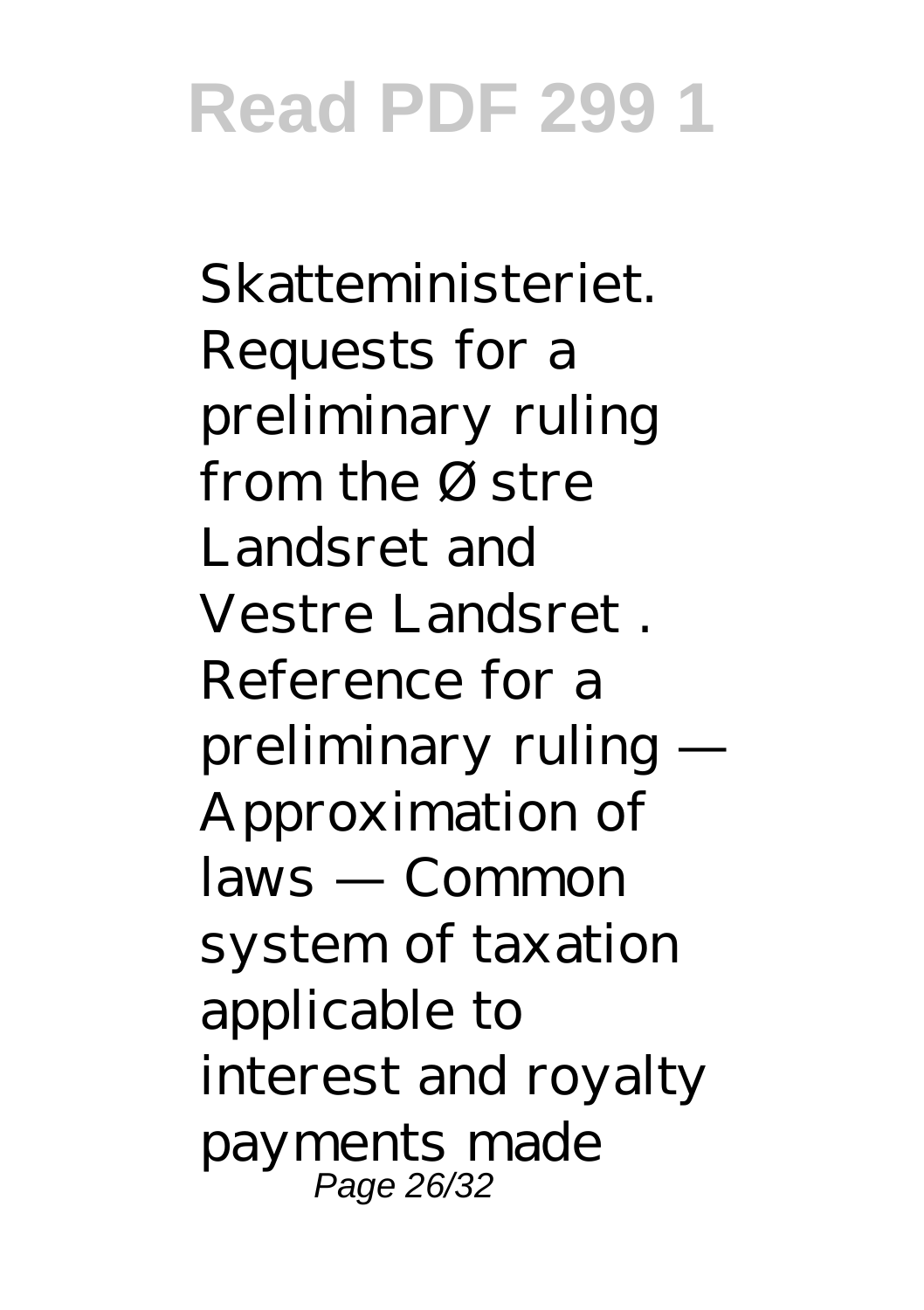between associated companies of different Member States — Directive 2003/49/EC — Beneficial owner of the interest and ...

*CURIA - List of results* A pediatric disorder characterized by normal development for at least the first Page 27/32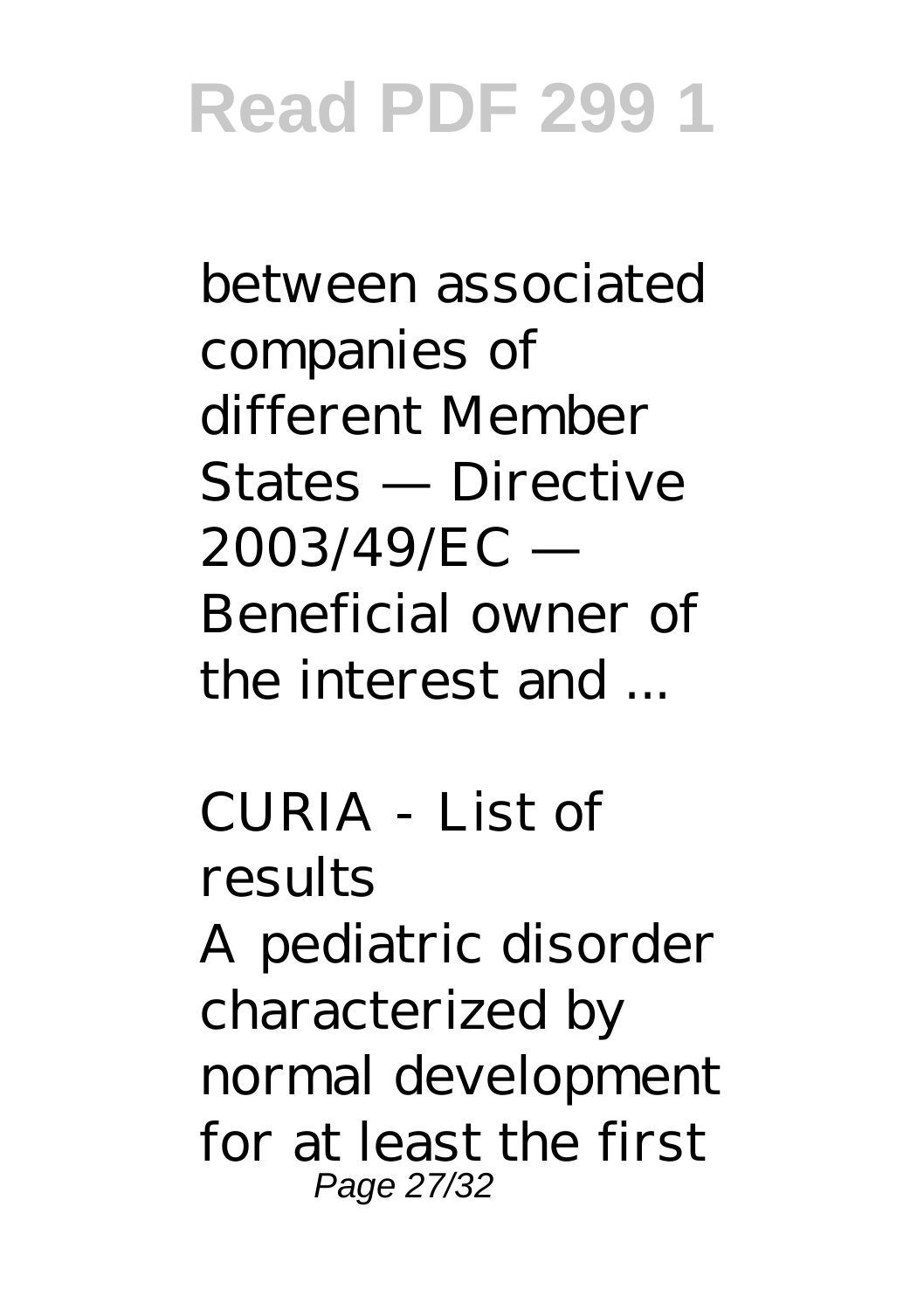two years of life followed by a severe regression in language, social interaction, bowel or bladder control, and/or motor skills. The affected individual may also exhibit repetitive and stereotyped patterns of behavior similar to autism 299.1 Excludes Page 28/32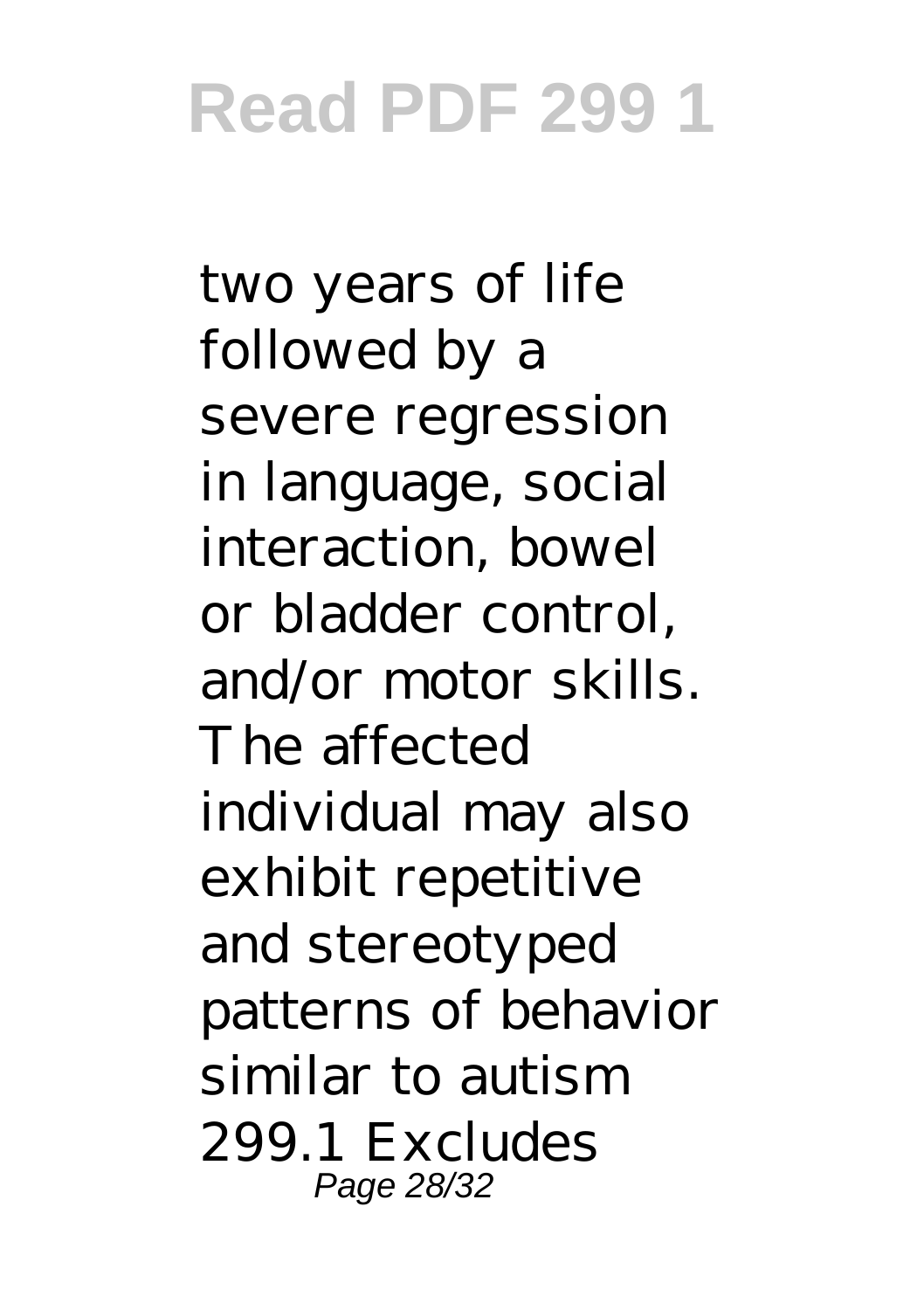*ICD-9-CM Diagnosis Code 299.1 : Childhood disintegrative ...* 1. Thompson, H., Tersteegen, A., Thauer, R.K. and Hedderich, R. Two malate dehydrogenases in Methanobacterium t hermoautotrophicu m. Arch. Microbiol. Page 29/32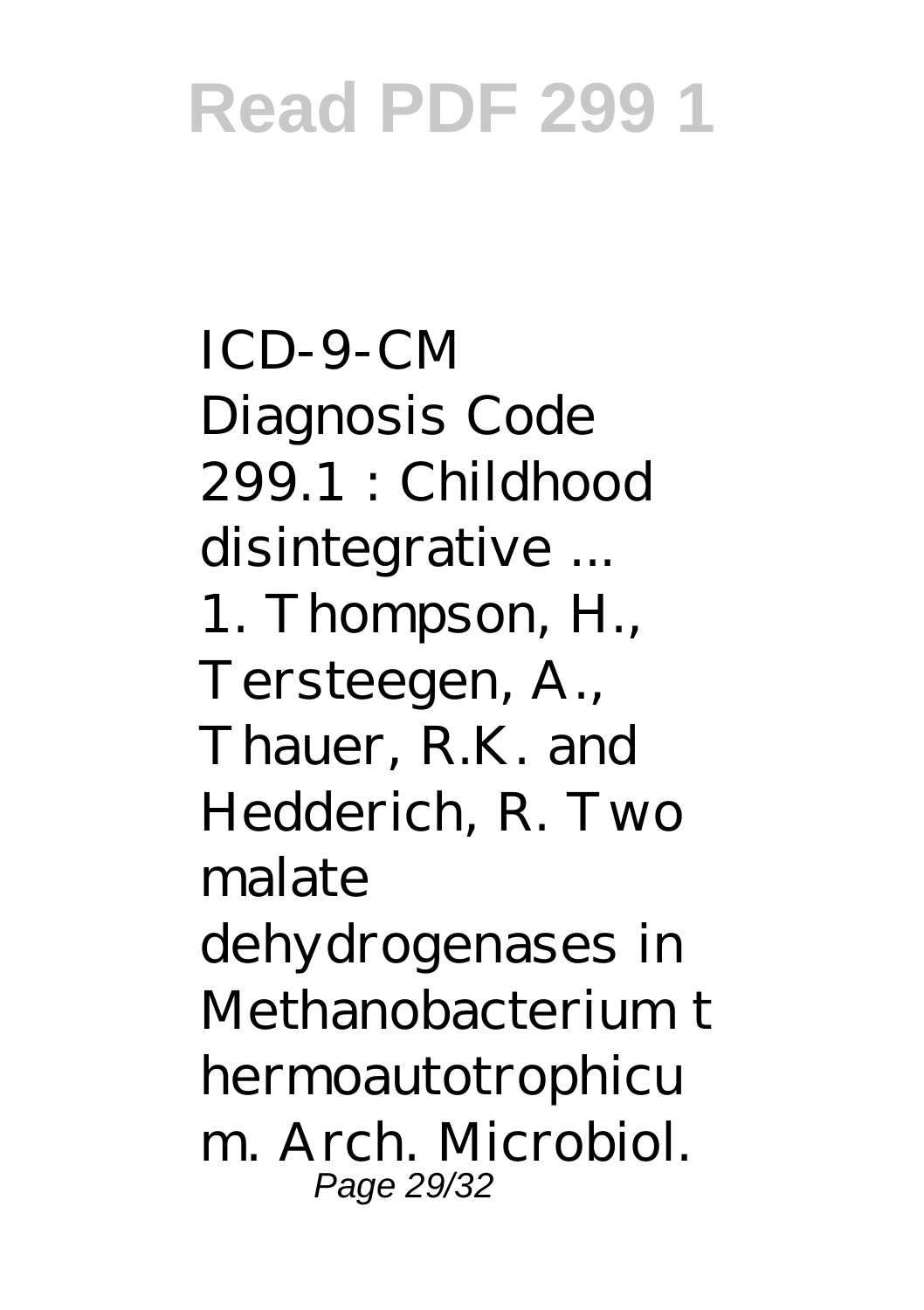170 (1998) 38-42. [PMID: 9639601] [EC 1.1.1.299 created 2009] Return to EC 1.1.1 home page Return to EC 1.1 home page Return to EC 1 home page Return to Enzymes home page Return to IUBMB Biochemical Nomenclature home page ... Page 30/32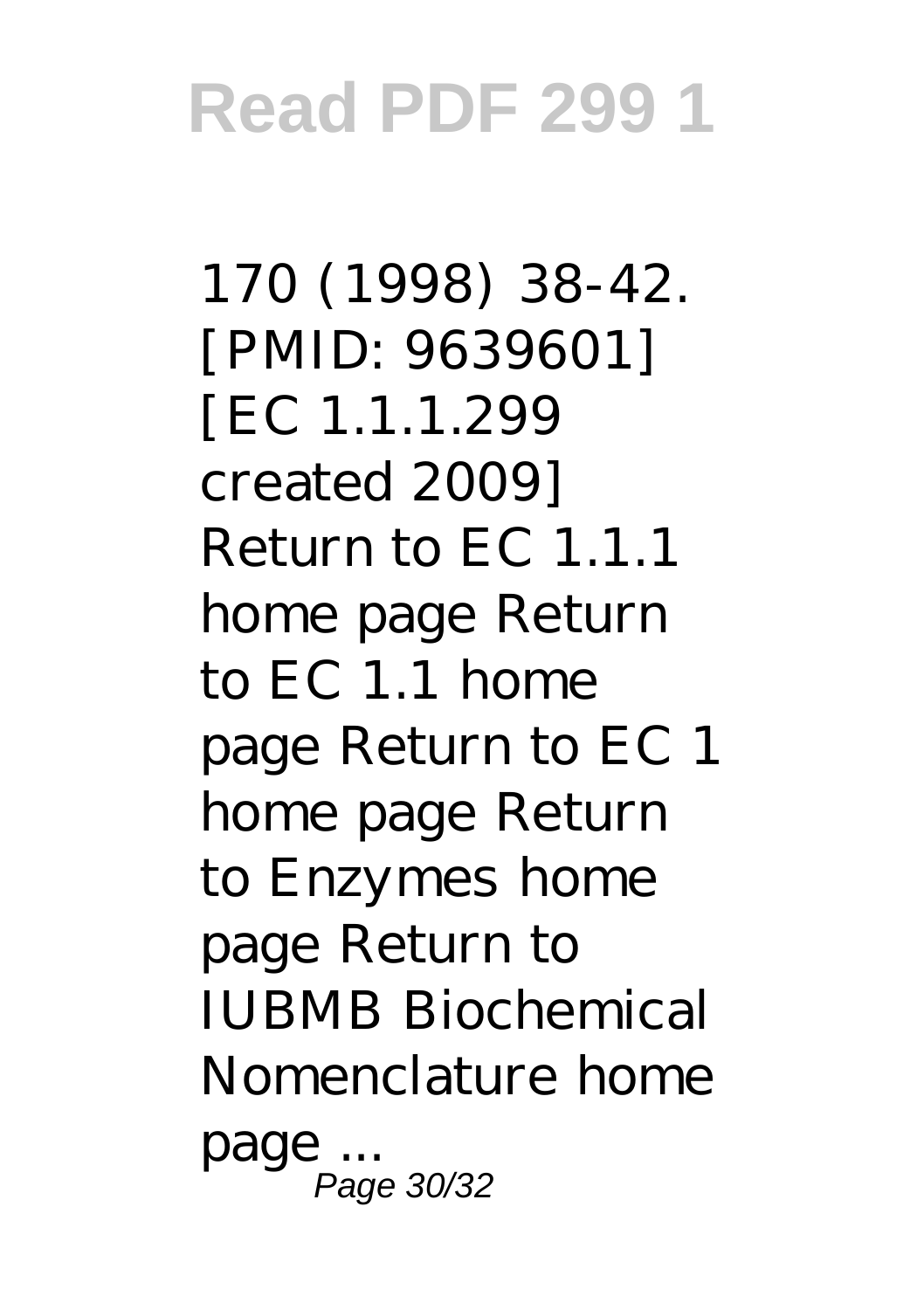*EC 1.1.1.299* On June 15, 2009 1:10 pm In Business by vanguard. AMONG countries operating in the extractive industry, Norway is a model on transparency and has been trying to assist Nigeria in this regard. Read ... Page 31/32